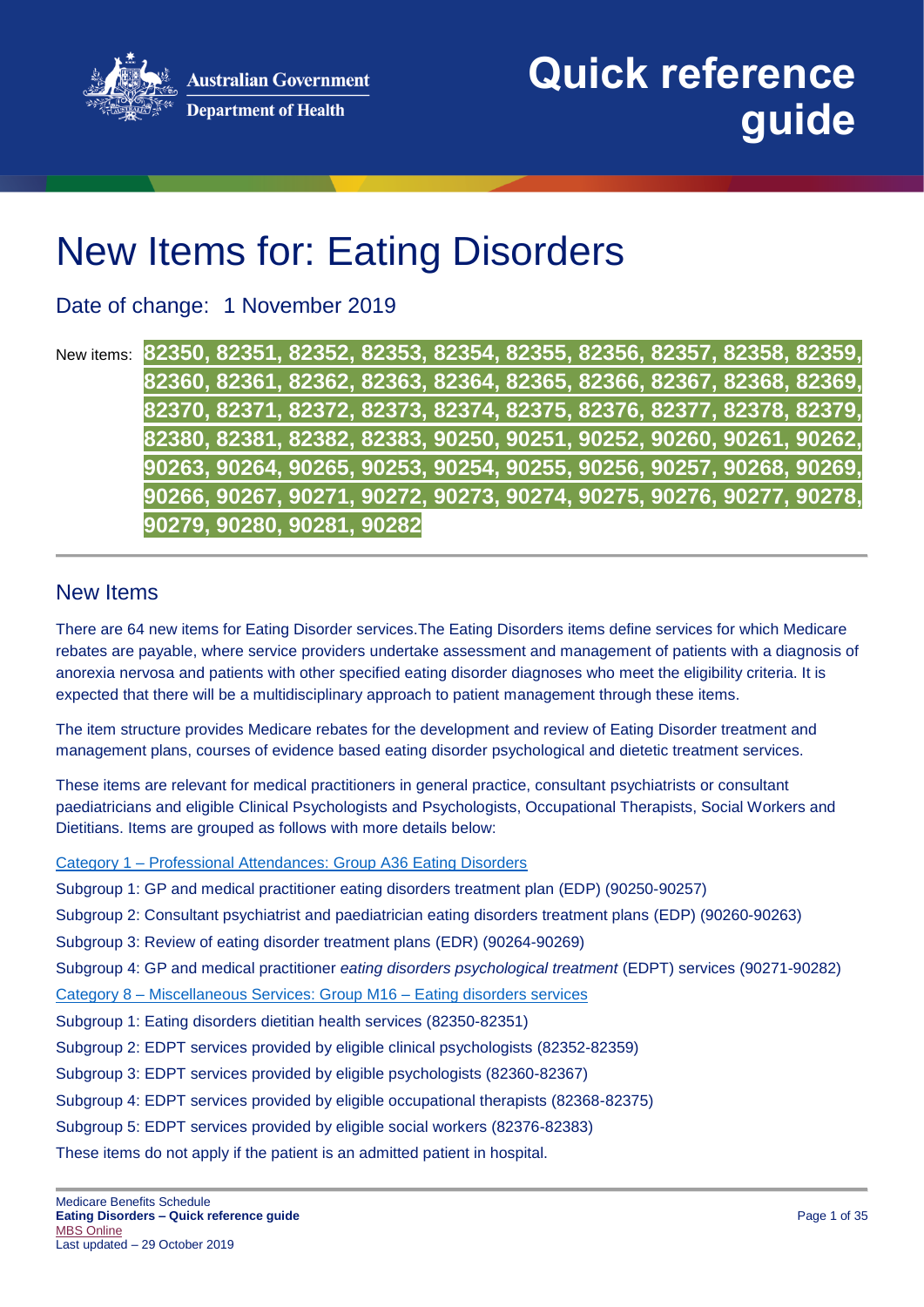

# Patient impacts

Eligible patients will be able to receive a Medicare rebate for;

The development of a treatment and management plan by a medical practitioner in general practice, a consultant psychiatrist or consultant paediatrician.

- Reviews of their progress against the treatment plan and formal specialist reviews.
- Evidence based eating disorder psychological treatment services, up to 40 services in a 12 month period.
- up to 20 dietetic services, in a 12 month period.

For any particular patient, an eating disorder treatment and management plan expires at the end of a 12 month period following provision of that service.

# Patient Eligibility

The eating disorder items are available to eligible patients in the community. These items do not apply to services provided to admitted (in-hospital) patients.

The referring practitioner is responsible for determining that a patient is eligible for an EDP and therefore EDPT and dietetic services.

'Eligible patient' defines the group of patients who can access the new eating disorder services. There are two cohorts of eligible patients.

- 1. Patients with a clinical diagnosis of anorexia nervosa; or
- 2. Patients who meet the eligibility criteria (below), and have a clinical diagnosis of any of the following conditions:
	- i. bulimia nervosa;
	- ii. binge-eating disorder;
	- iii. other specified feeding or eating disorder.

#### *The eligibility criteria*, for a patient, is:

- a. a person who has been assessed as having an Eating Disorder Examination Questionnaire score of 3 or more; and
- b. the condition is characterised by rapid weight loss, or frequent binge eating or inappropriate compensatory behaviour as manifested by 3 or more occurrences per week; and
- c. a person who has at least two of the following indicators:
	- i. clinically underweight with a body weight less than 85% of expected weight where weight loss is directly attributable to the eating disorder;
	- ii. current or high risk of medical complications due to eating disorder behaviours and symptoms;
	- iii. serious comorbid medical or psychological conditions significantly impacting on medical or psychological health status with impacts on function;
	- iv. the person has been admitted to a hospital for an eating disorder in the previous 12 months;
	- v. inadequate treatment response to evidence based eating disorder treatment over the past six months despite active and consistent participation.

Practitioners should have regard to the relevant diagnostic criteria set out in the Diagnostic and Statistical Manual of the American Psychiatric Association – Fifth Edition (DSM-5)

Practitioners can access the Eating Disorder Examination Questionnaire at [https://www.credo](https://www.credo-oxford.com/pdfs/EDE_17.0D.pdf)[oxford.com/pdfs/EDE\\_17.0D.pdf](https://www.credo-oxford.com/pdfs/EDE_17.0D.pdf)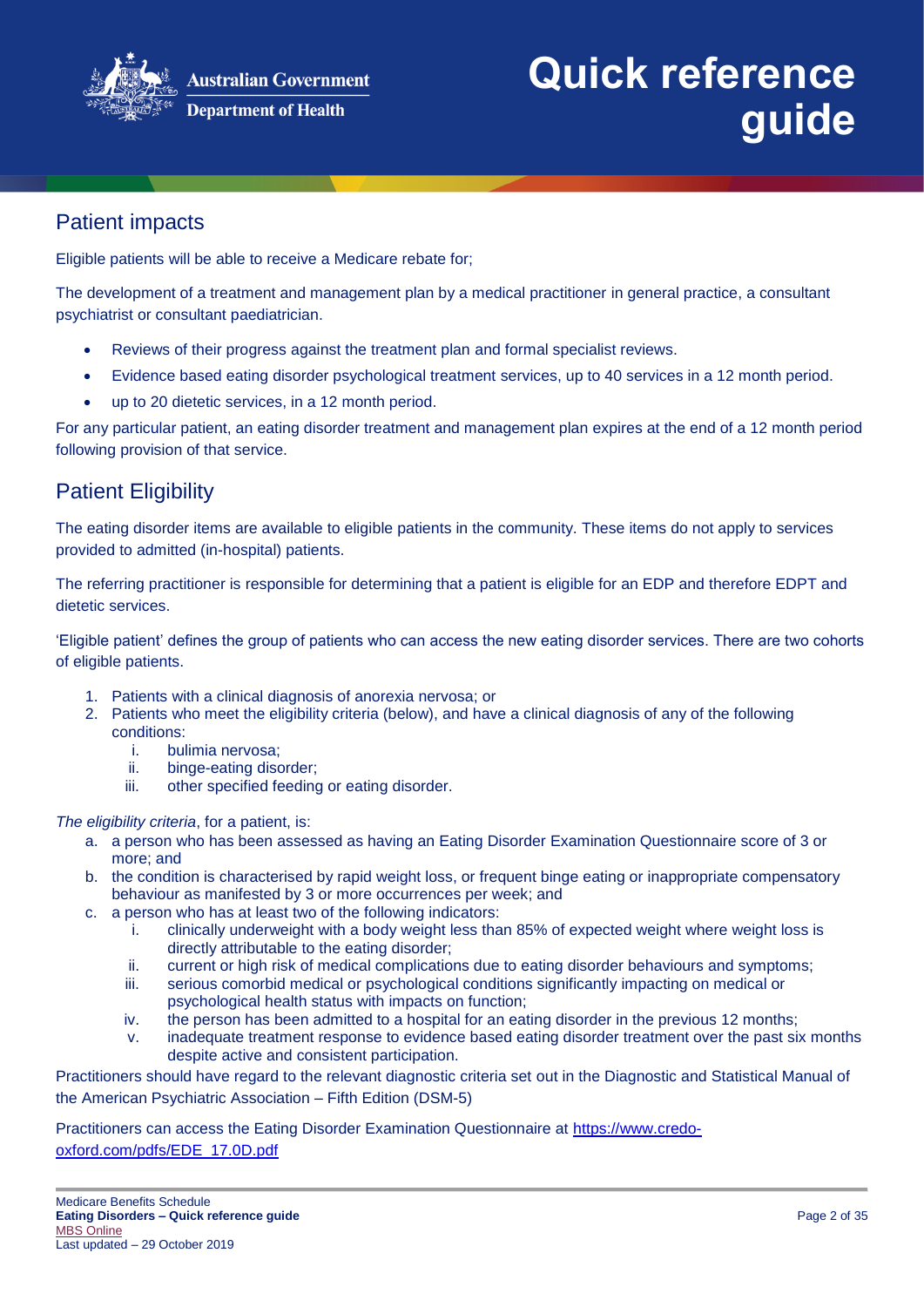

# The Eating Disorders Items Stepped Model of Care

The eating disorder items support a 'stepped model' for best practice care of eligible patients with eating disorders that comprise:

- assessment and treatment planning services;
- provision of and/or referral for appropriate evidence based eating disorder psychological and dietetic treatment services; and
- regular review and ongoing management to ensure the patient accesses the appropriate level of intervention to meet their needs.

The following model sets out the steps for an eligible patient to follow for their eating disorders treatment and mangment pathway in relation to the new items.

For the purpose of the 40 EDPT count; eating disorder psychological treatment service includes a service under provided under the following items: 90271, 90272, 90273, 90274, 90275, 90276, 90277, 90278, 90279, 90280, 90281, 90282, 2721, 2723, 2725, 2727, 283, 285, 286, 287, 371, 372 and items in Groups M6, M7 and M16 (excluding items 82350 and 82351).

#### *The Stepped Model*

'STEP 1' – PLANNING (trigger eating disorders pathway) items 90250-90257 and 90260-90263

An eligible patient receives an eating disorder plan (EDP) developed by a medical practitioner in general practice (items 90250-90257), consultant psychiatrist (items 90260-90262) or consultant paediatric (items 90261-90263).

'STEP 2' – COMMENCE INITIAL COURSE OF TREATMENT (psychological & dietetic services)

Once an eligible patient has an EDP in place, the 12 month period commences, and the patient is eligible for an initial course of treatment, up to 20 dietetic services (82350 and 82351) and 10 EDPT services (82352-82383, 90271- 90282). *A patient will be eligible for an additional 30 EDPT services in the 12 month period, subject to reviews from medical practitioners to determine appropriate intensity of treatment.*

After each course of treatment, the relevant practitioners should provide the medical practitioner who is managing the patient's EDP (where appropriate) with a written report to inform the review and indicate patient progress and need.

'STEP 3" – EDR (90264-90269) to CONTINUE ON INITIAL COURSE OF TREATMENT (managing practitioner review and progress up to 20 EDPT services)

It is expected that the managing practitioner will be reviewing the patient on a regular, ongoing and as required basis. However, a patient must have a review of the EDP, to assess the patient's progress against the EDP and/or update the EDP, before they can access the next course of treatment (10 EDPT) services. This is known as the 'first review'. The first review should be provided by the patient's managing practitioner. Relevant practitioners should provide the medical practitioner who is the managing the patient's EDP (where appropriate) with a written report.

Where another course of treatment is appropriate the patient progress up to 20 EDPT services.

'STEP 4' FORMAL SPECIALIST AND PRACTITIONER REVIEW 90266-90269

To continue beyond 20 EDPT services a patient must have two additional reviews before they can access more than 20 EDPT services. One review (the 'second review') must be performed by a medical practitioner in general practice (90264-90265) (who is expected to be the managing practitioner), and the other (the 'third review') must be performed by a consultant paediatrician (90267 or 90269) or consultant psychiatrist (90266 or 90268). Should both recommend the patient requires more intensive treatment, the patient would be able to access an additional 10 EDPT services in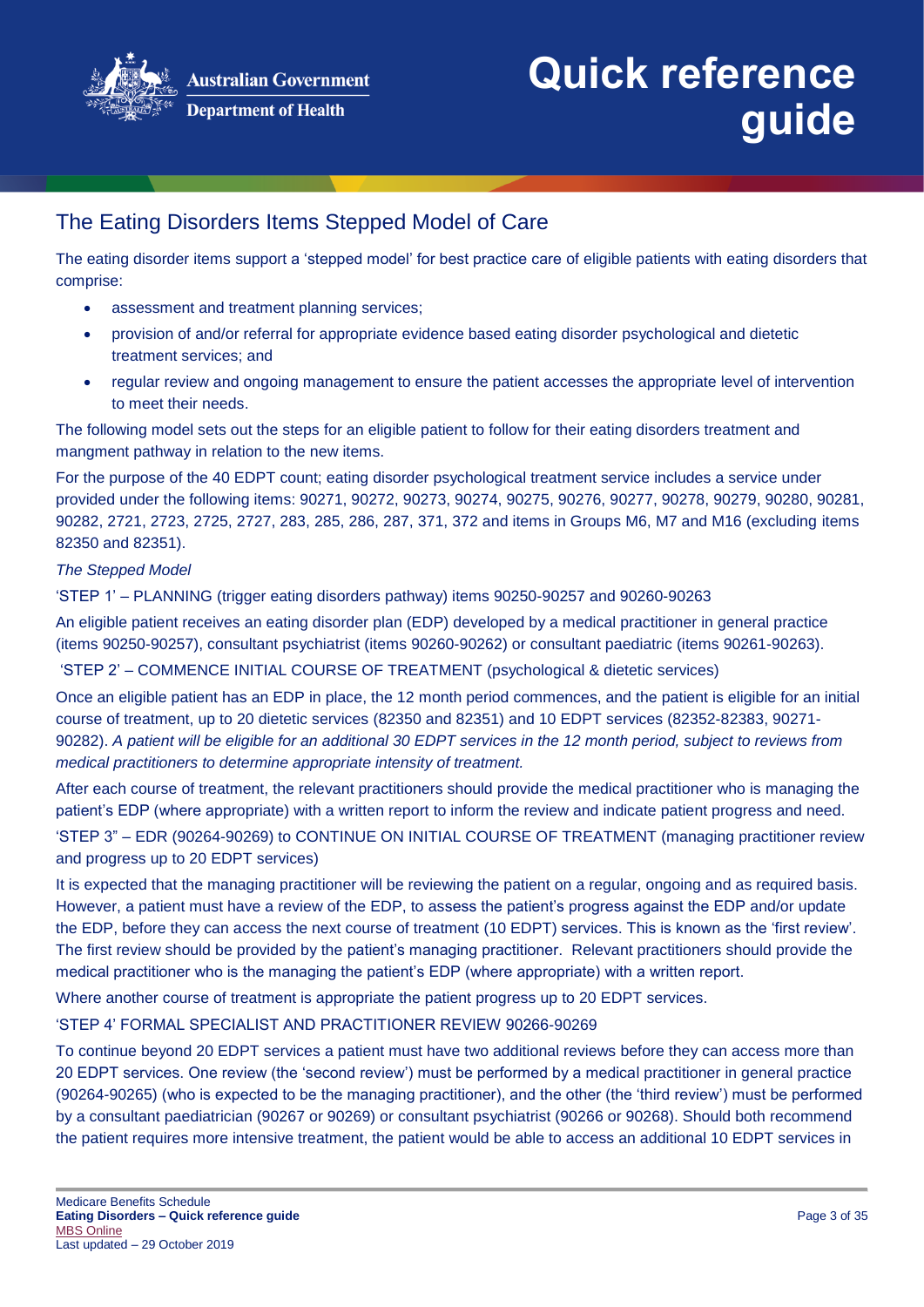

the 12 month period. These reviews are required to determine that the patient has not responded to treatment at the lower intensity levels.

The patient's managing practitioner should be provided with a copy of the specialist review.

The specialist review by the psychiatrist or paediatrician can occur at any point before 20 EDPT services. The practitioner should refer the patient for specialist review as early in the treatment process as appropriate. If the practitioner is of the opinion that the patient should receive more than 20 EDPT services, the referral should occur at the first practitioner review (after the first course of treatment) if it has not been initiated earlier.

Practitioners should be aware that the specialist review can be provided via telehealth (90268 and 90269). Where appropriate, provision has been made for practitioner participation on the patient-end of the telehealth consultation.

It is expected that the managing practitioner will be reviewing the patient on a regular, ongoing and as required basis. However, a patient must have a review of the EDP (90264-90269), to assess the patient's progress against the EDP or update the EDP, before they can access the next course of treatment.

'STEP 5' ACCESS TO MAXIMUM INTENSITY OF TREATMENT 90264-90269 (continue beyond 30 EDPT services)

To access more than 30 EDPT treatment services in the 12 month period, patients are required to have an additional review (the 'fourth review') to ensure the highest intensity of treatment is appropriate. Subject to this review, a patient could access the maximum of 40 EDPT treatment services in a 12 month period. The fourth review should be provided by the patient's managing practitioner, where possible.

*An Integrated Team Approach*: A patient's family and/or carers should be involved in the treatment planning and discussions where appropriate. The family can be involved in care options throughout the diagnosis and assessment, and are usually the support unit that help to bridge the gap between initial diagnosis and eating disorder specific treatment.

The National Standards for the safe treatment of eating disorders specify a multi-disciplinary treatment approach that provides coordinated psychological, physical, behavioural, nutritional and functional care to address all aspects of eating disorders. People with eating disorders require integrated inter-professional treatment that is able to work within a framework of shared goals, care plans and client and family information. Frequent communication is required between treatment providers to prevent deterioration in physical and mental health (RANZCP Clinical Guidelines: Hay et al., 2014). Consider regular case conferencing to ensure that the contributing team members are able to work within a shared care plan and with client and carers to achieve best outcomes.

#### Guidance:

It is expected that practioners providing services under these items should have appropriate skills, knowledge and experience to provide eating disorders treatment. However, there are a number of resources which may be of assistance to practitioners in supporting and developing eating disorders treatment plans, these are provided in AN.36.1 and MN.16.1

Patient and Provider eligibilty are set out in the legislation and within associated explanatory notes. The notes are: Category 1: AN.36.1, AN.36.2, AN.36.3, AN.36.4, AN.36.5, AN.36.6 Category 8: MN.16.1, MN.16.2, MN.16.3, MN.16.4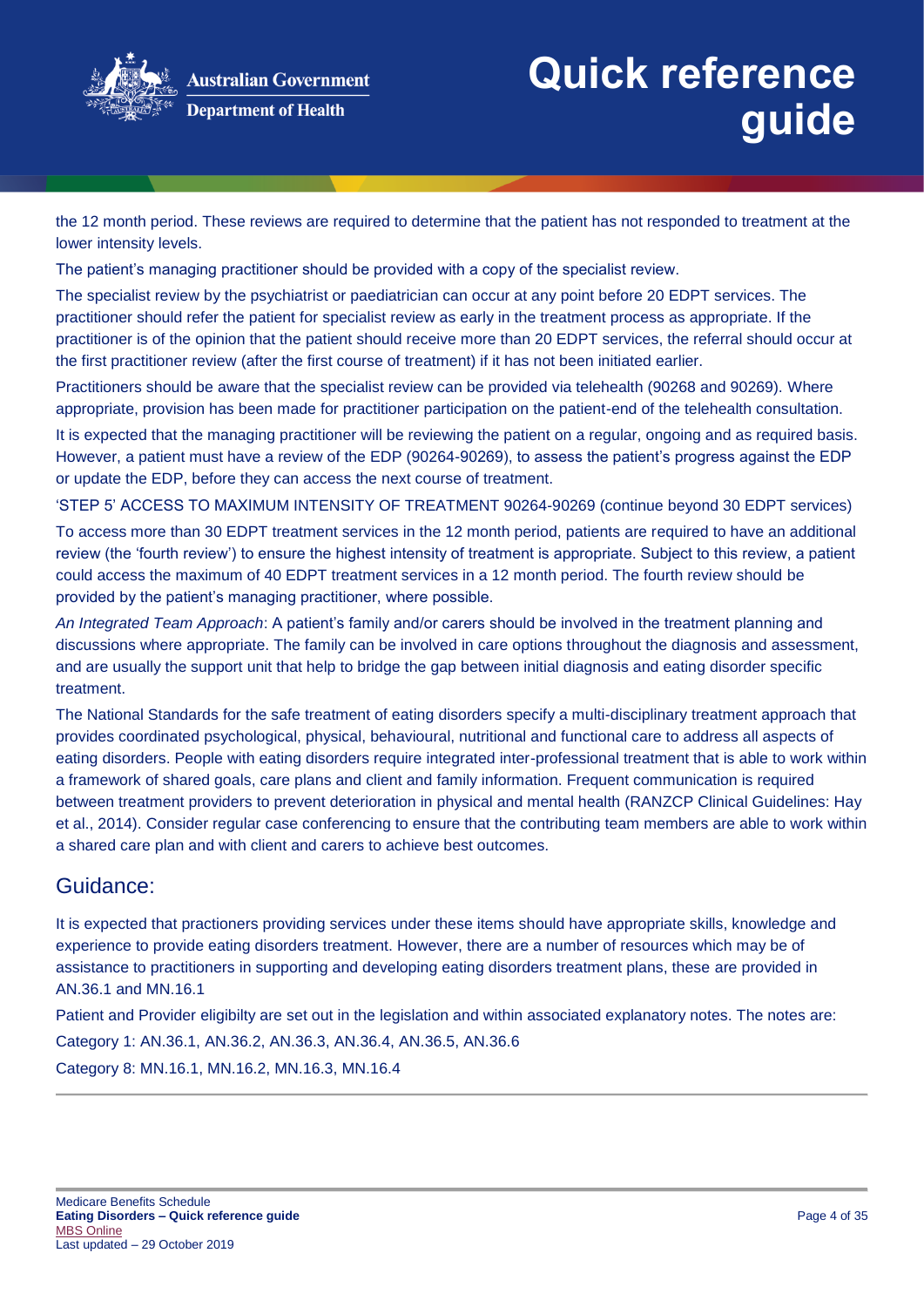**Australian Government Department of Health** 



**Quick reference guide**

# <span id="page-4-0"></span>Category 1 – Professional Attendances

Group A36 - Eating Disorders Services – **Subgroup 1** – GP and medical practioner eating disorders treatment and management plans

### **New items - 90250–90257 Eating Disorders Treatment and Management Plans – Explanatory Note AN.36.2**

### Overview: Eating Disorder Treatment Plan (EDP) items

The EDP items describe services for which Medicare rebates are payable where practitioners undertake the development of a treatment and management plan for patients with a diagnosis of anorexia nervosa and patients with other specified eating disorder diagnoses who meet the eligibility criteria.

The EDP items trigger eligibility for items which provide delivery of eating disorders psychological treatment (EDPT) services (up to a total of 40 psychological services in a 12 month period) and dietetic services (up to a total of 20 in a 12 month period).

For any particular patient, an eating disorder treatment and management plan expires at the end of a 12 month period following provision of that service. Eating Disorders treatment services are not available to the patient if the EDP has expired or is no longer required/in place.

### Restrictions or requirements

Patients seeking rebates for items 90250-90257 and 90260-90263 will not be eligible if the patient has had a claim for these items within the last 12 months.

Items 90250-90257 cannot be claimed with Items 2713, 279, 735, 758, 235 and 244. Items 90261 and 90263 cannot be claimed with Items 110, 116, 119, 132, 133.

Consultant psychiatrist and paediatrician EDP items 90260-90263 do not apply if the patient does not have a referral within the period of validity (12 Months).

A patient cannot have more than one eating disorder treatment and management plan in a 12 month period. Patients requiring further treatment will need a new eating disorder treatment and management plan to provide a comprehensive and coordinated treatment plan for the next 12 months.

Additional Information regarding preparation, who can provide the service, what is involved in assessment and planning, and claiming is set out in the Explanatory Note – AN.36.2

The following items are for the preparation of a written eating disorder treatment and management plan for an eligible patient, if:

- the plan includes an opinion on diagnosis of the patient's eating disorder; and
- the plan includes treatment options and recommendations to manage the patient's condition for the following 12 months; and
- the plan includes an outline of the referral options to allied health professionals for mental health and dietetic services, and specialists, as appropriate; and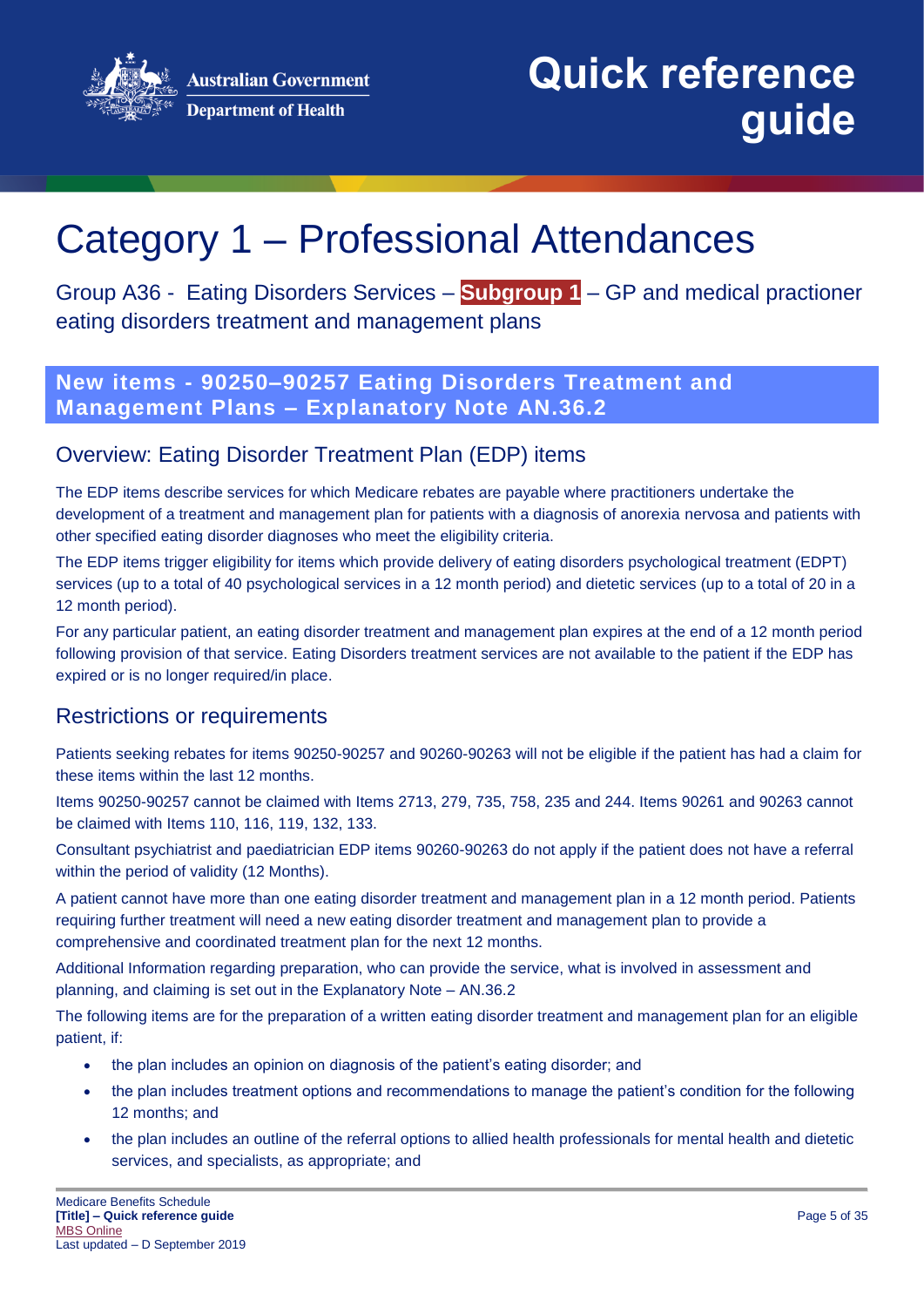

- the general practitioner offers the patient and the patient's carer (if any, and if the practitioner considers it appropriate and the patient agrees):
	- i. a copy of the plan; and
	- ii. suitable education about the eating disorder

### **Item 90250**– **EDP preparation of at least 20 minutes but < 40 minutes by GP without mental health training**

**Summary Descriptor:** Professional attendance by a general practitioner who has not undertaken mental health skills training (not including a specialist or consultant physician), of at least 20 minutes but less than 40 minutes in duration.

#### **Fee:** \$72.85 **Benefit:** 100% = \$72.85 **Extended Medicare Safety Net Cap:** \$218.55

### **Item 90251**– **EDP preparation of at least 40 minutes by GP without mental health training**

**Summary Descriptor:** Professional attendance by a general practitioner who has not undertaken mental health skills training (not including a specialist or consultant physician), of at least 40 minutes in duration

#### **Fee:** \$107.25 **Benefit:** 100% = \$107.25

**Extended Medicare Safety Net Cap:** \$321.75

### **Item 90252– EDP preparation of at least 20 minutes but < 40 minutes by GP with mental health training**

**Summary Descriptor:** Professional attendance by a general practitioner who has undertaken mental health skills training (not including a specialist or consultant physician), of at least 20 minutes but less than 40 minutes in duration.

**Fee:** \$92.50 **Benefit:** 100% = \$92.50 **Extended Medicare Safety Net Cap:** \$277.50

### **Item 90253– EDP preparation of at least 40 minutes by GP with mental health training**

**Summary Descriptor:** Professional attendance by a general practitioner who has undertaken mental health skills training (not including a specialist or consultant physician), of at least 40 minutes in duration.

**Fee:** \$136.25 **Benefit:** 100% = \$136.25 **Extended Medicare Safety Net Cap:** \$408.75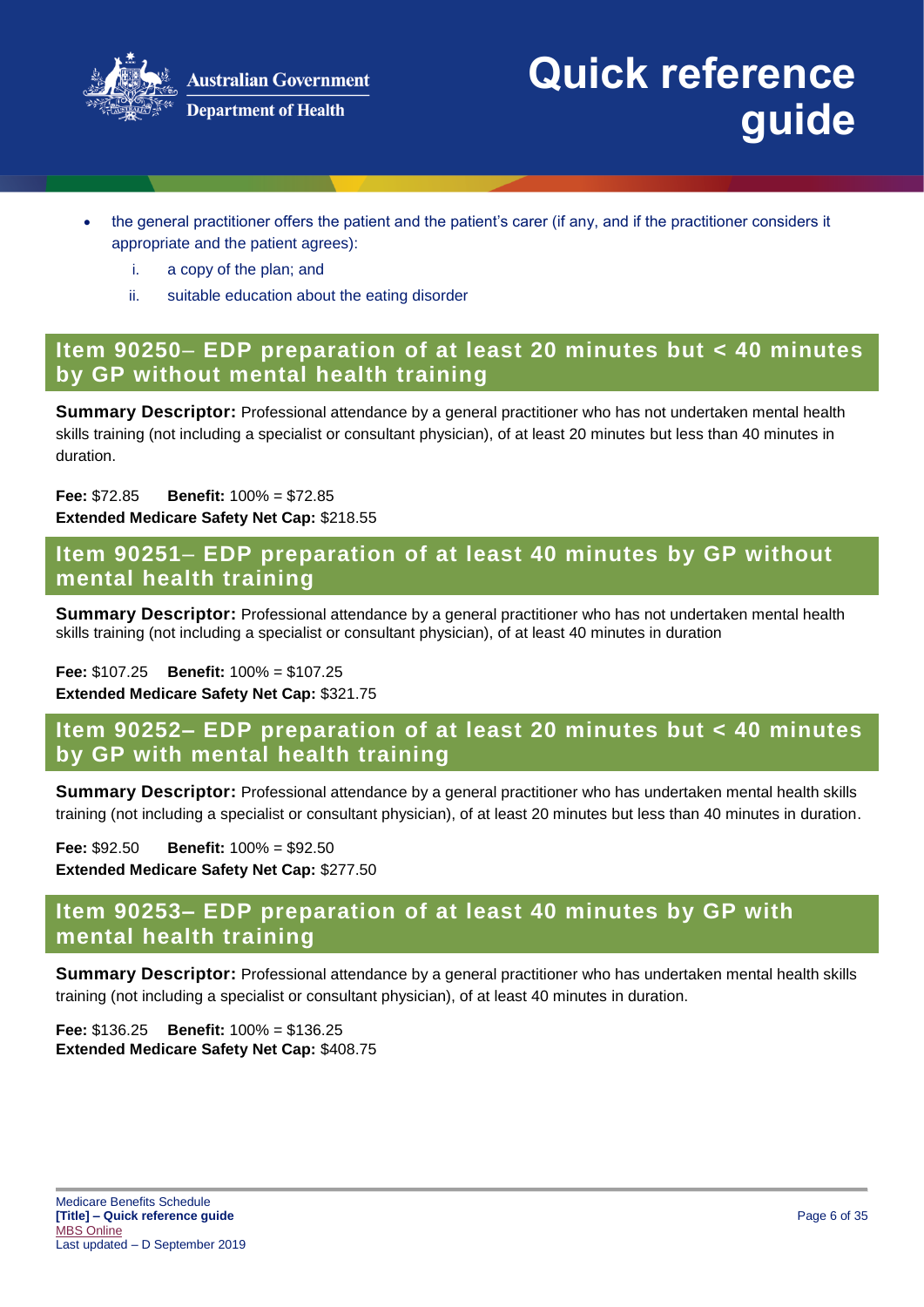

## **Item 90254– EDP preparation of at least 20 minutes but < 40 minutes by OMP without mental health training**

**Summary Descriptor:** Professional attendance by a medical practitioner (not including a general practitioner, specialist or consultant physician) who has not undertaken mental health skills training, of at least 20 minutes but less than 40 minutes in duration.

**Fee:** \$58.30 **Benefit:** 100% = \$58.30 **Extended Medicare Safety Net Cap:** \$174.90

### **Item 90255– EDP preparation of at least 40 minutes by OMP without mental health training**

**Summary Descriptor:** Professional attendance by a medical practitioner (not including a general practitioner, specialist or consultant physician) who has not undertaken mental health skills training, of at least 40 minutes in duration.

**Fee:** \$85.80 **Benefit:** 100% = \$85.80 **Extended Medicare Safety Net Cap:** \$257.40

### **Item 90256**– **EDP preparation of at least 20 minutes but < 40 minutes by OMP with mental health training**

**Summary Descriptor:** Professional attendance by a medical practitioner (not including a general practitioner, specialist or consultant physician) who has undertaken mental health skills training, of at least 20 minutes but less than 40 minutes in duration.

**Fee:** \$74.00 **Benefit:** 100% = \$74.00 **Extended Medicare Safety Net Cap:** \$222

### **Item 90257**– **EDP preparation of at least40 minutes by OMP with mental health training**

**Summary Descriptor:** Professional attendance by a medical practitioner (not including a general practitioner, specialist or consultant physician) who has undertaken mental health skills training, of at least 40 minutes in duration.

**Fee:** \$109 **Benefit:** 100% = \$109 **Extended Medicare Safety Net Cap:** \$327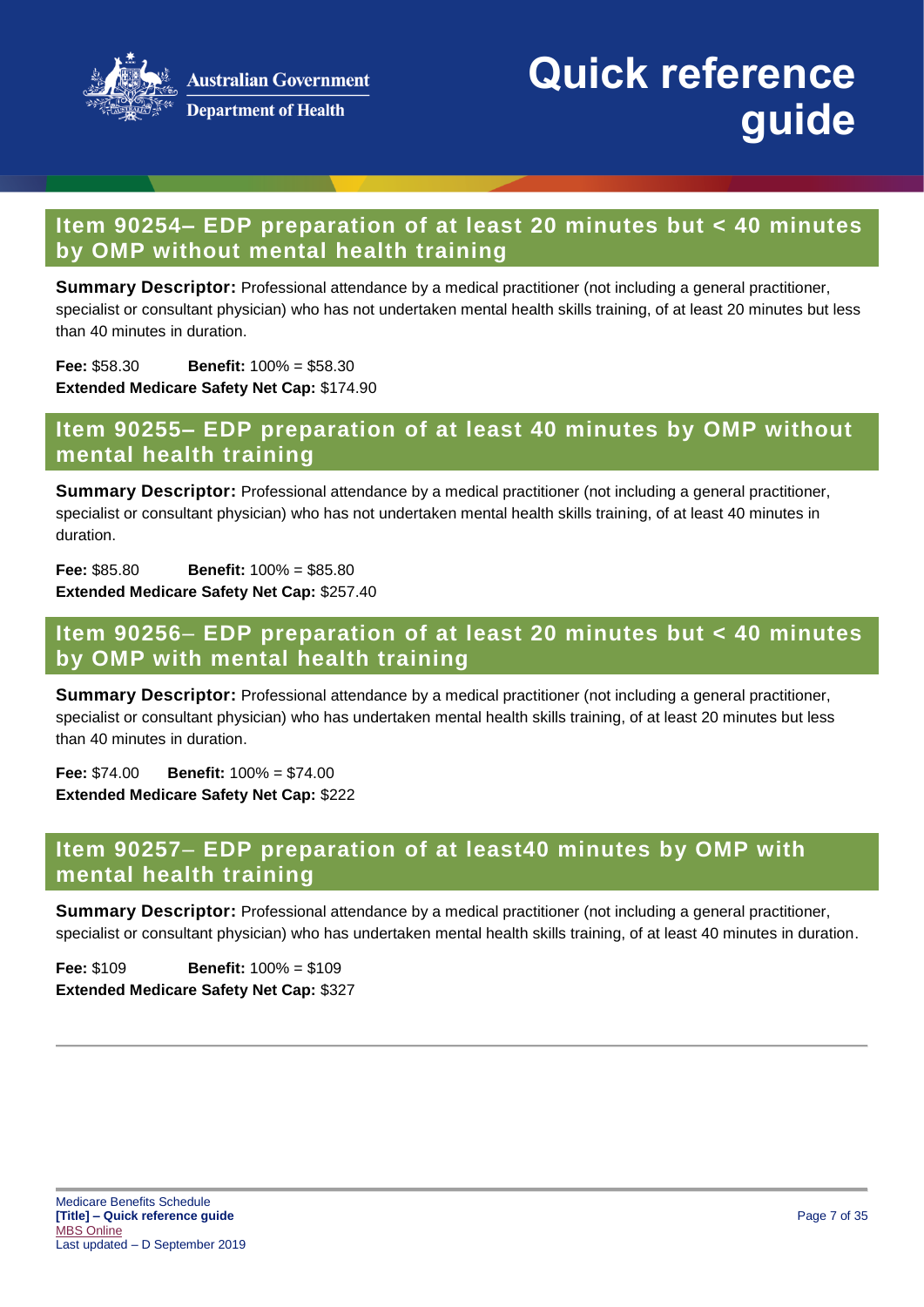**Australian Government Department of Health** 



**Quick reference guide**

# Category 1 – Professional Attendances

Group A36 - Eating Disorders Services – **Subgroup 2** – Consultant psychiatrist and paediatrician eating disorders treatment plans

# **New items - 90260–90263 Eating Disorders Treatment and Management Plans (EDP)– Explanatory Note AN.36.2**

### Overview: Eating Disorder Treatment Plan (EDP) items

The EDP items describe services for which Medicare rebates are payable where practitioners undertake the development of a treatment and management plan for patients with a diagnosis of anorexia nervosa and patients with other specified eating disorder diagnoses who meet the eligibility criteria.

The EDP items trigger eligibility for items which provide delivery of eating disorders psychological treatment (EDPT) services (up to a total of 40 psychological services in a 12 month period) and dietetic services (up to a total of 20 in a 12 Month period).

For any particular patient, an eating disorder treatment and management plan expires at the end of a 12 month period following provision of that service. Eating Disorders treatment services are not available to the patient if the EDP has expired or is no longer required/in place.

Consultant psychiatrist provides an EDP service, the service must also include:

- administering an outcome measurement tool, where clinically appropriate. The choice of outcome tool to be used is at the clinical discretion of the practitioner. Practitioners using such tools should be familiar with their appropriate clinical use, and if not, should seek appropriate education and training; and
- conducting a mental state examination.

### Restrictions or requirements

Patients seeking rebates for items 90250-90257 and 90260-90263 will not be eligible if the patient has had a claim for these items within the last 12 months.

Items 90250-90257 cannot be claimed with Items 2713, 279, 735, 758, 235 and 244. Items 90261 and 90263 cannot be claimed with Items 110, 116, 119, 132, 133.

Consultant psychiatrist and paediatrician EDP items 90260-90263 do not apply if the patient does not have a referral within the period of validity.

A patient cannot have more than one eating disorder treatment and management plan in a 12 month period. Patients requiring further treatment will need a new eating disorder treatment and management plan to provide a comprehensive and coordinated treatment plan for the next 12 months.

Additional Information regarding preparation, who can provide the service, what is involved in assessment and planning, and claiming is set out in the Explanatory Note – *AN.36.2*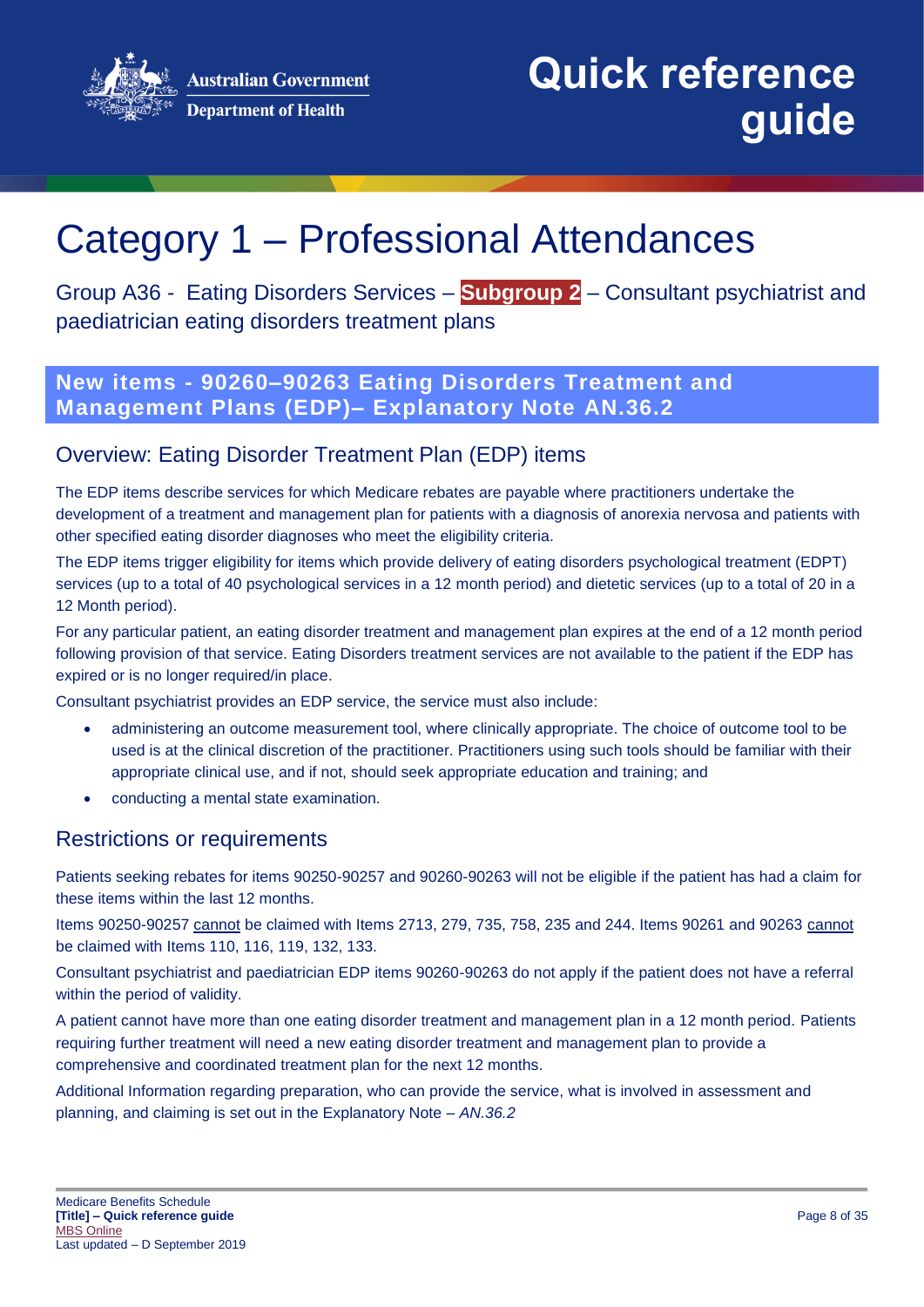

EDP Items 90262 and 90263 provide for provision of video conference attendance, consistent with other video conference services listed in the Table (see AN.36.6 Eating Disorders Telehealth – Consultant psychiatrists or paediatricians).

The following items are for consultant psychiatrist and consultant paediatrician preparation of a written eating disorder treatment and management plan for an eligible patient, if:

- (a) the patient has been referred by a referring practitioner; and
- (b) during the attendance, the consultant psychiatrist:
	- (i) uses an outcome tool (if clinically appropriate); and
	- (ii) carries out a mental state examination; and
	- (iii) makes a psychiatric diagnosis; and
- (c) within 2 weeks after the attendance, the consultant psychiatrist:
	- (i) prepares a written diagnosis of the patient; and
	- (ii) prepares a written management plan for the patient that:
		- (A) covers the next 12 months; and
		- (B) is appropriate to the patient's diagnosis; and
		- (C) comprehensively evaluates the patient's biological, psychological and social issues; and
		- (D) addresses the patient's diagnostic psychiatric issues; and
		- (E) makes management recommendations addressing the patient's biological, psychological and social issues; and
	- (iii) gives the referring practitioner a copy of the diagnosis and the management plan; and
	- (iv) if clinically appropriate, explains the diagnosis and management plan, and a gives a copy, to:
		- (A) the patient; and
		- (B) the patient's carer (if any), if the patient agrees

### **Item 90260**– **EDP Consultant Psychiatrist in consulting rooms of at least 45 minutes**

**Summary Descriptor:** Professional attendance of at least 45 minutes in duration at consulting rooms by a consultant physician in the practice of the consultant physician's specialty of psychiatry.

**Fee:** \$466.80 **Benefit:** 85% = \$396.80 **Extended Medicare Safety Net Cap:** \$500.00

# **Item 90261**– **EDP Consultant Paediatrician in consulting rooms of at least 45 minutes**

**Summary Descriptor:** Professional attendance of at least 45 minutes in duration at consulting rooms by a consultant physician in the practice of the consultant physician's specialty of paediatrics.

**Fee:** \$272.15 **Benefit:** 85% = \$231.30 **Extended Medicare Safety Net Cap:** \$500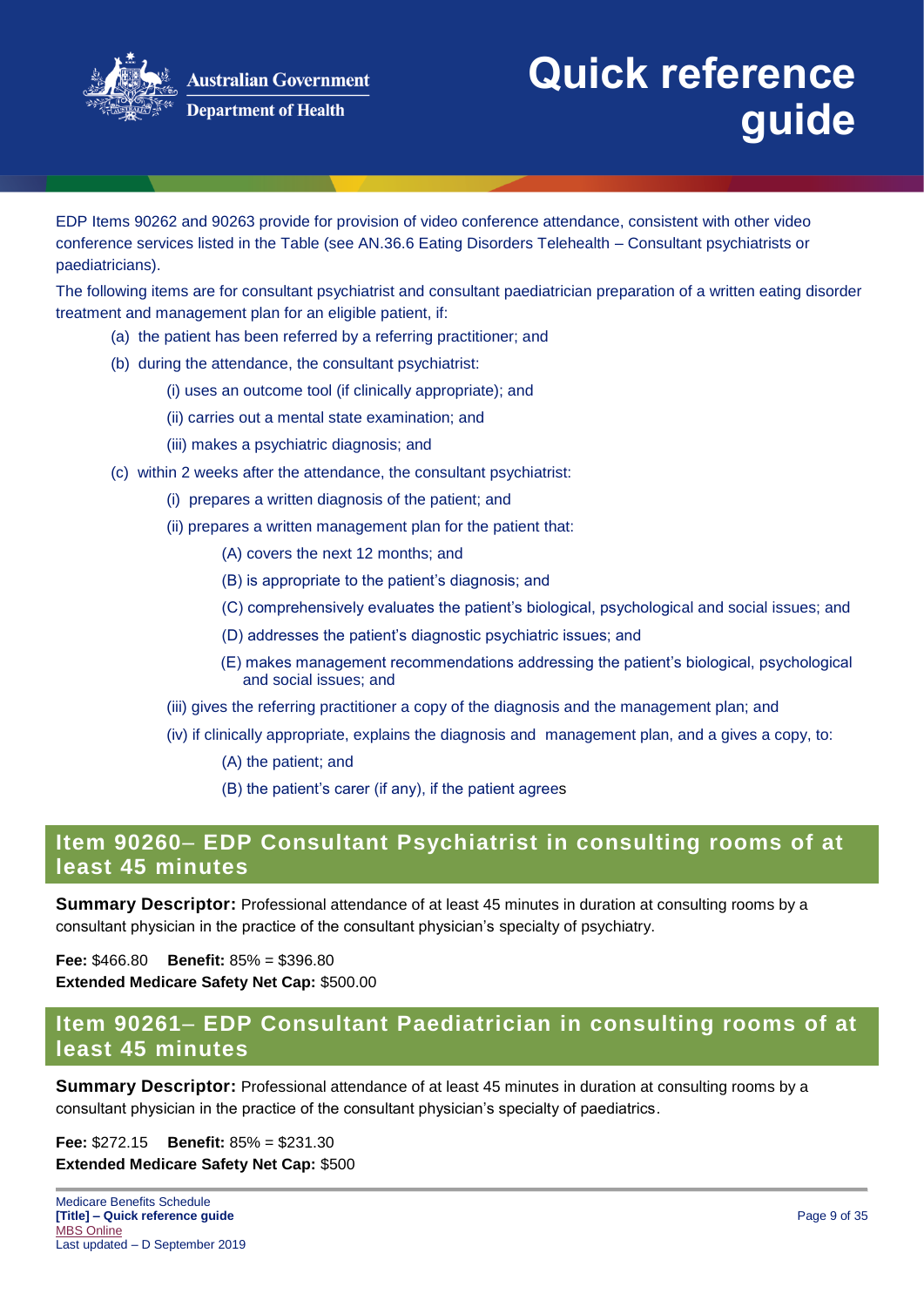

### **Item 90262**– **EDP Consultant Psychiatrist by video conference of at least 45 minutes**

**Summary Descriptor:** Professional attendance of at least 45 minutes in duration by video conference by a consultant physician in the practice of the consultant physician's specialty of psychiatry.

*Video Conference: Refer Explanatory Note: AN.36.6* 

**Fee:** \$466.80 **Benefit:** 85% = \$396.80 **Extended Medicare Safety Net Cap:** \$500.00

### **Item 90263– EDP Consultant Paediatrician by video conference of at least 45 minutes**

**Summary Descriptor:** Professional attendance of at least 45 minutes in duration by video conference by a consultant physician in the practice of the consultant physician's specialty of paediatrics.

*Video Conference: Refer Explanatory Note: AN.36.6*

**Fee:** \$272.15 **Benefit:** 85% = \$231.30 **Extended Medicare Safety Net Cap:** \$500

# Category 1 – Professional Attendances

Group A36 - Eating Disorders Services – **Subgroup 3** – Review of eating disorder treatment and management plans

**New items - 90264–90269 Eating Disorder Treatment Plan review (EDR) – Explanatory Note AN.36.3**

### Overview: Eating Disorder Treatment Plan Review (EDR) items

The EDR items define services for which Medicare rebates are payable where practitioners undertake to review the efficacy of the patient's eating disorder treatment and management plan (EDP). This includes modifying the patient's plan, where appropriate, to improve patient outcomes. The review services can be provided by medical practitioners working in general practice, psychiatry and paediatrics.

An EDR may be provided by the managing practitioner who prepared the patient's initial plan (or another practitioner in the same practice or in another practice where the patient has changed practices) and should include a systematic review of the patient's progress against the initial EDP (whether it was prepared by a GP, psychiatrist or paediatrician) and by completing the activities that must be included in a review.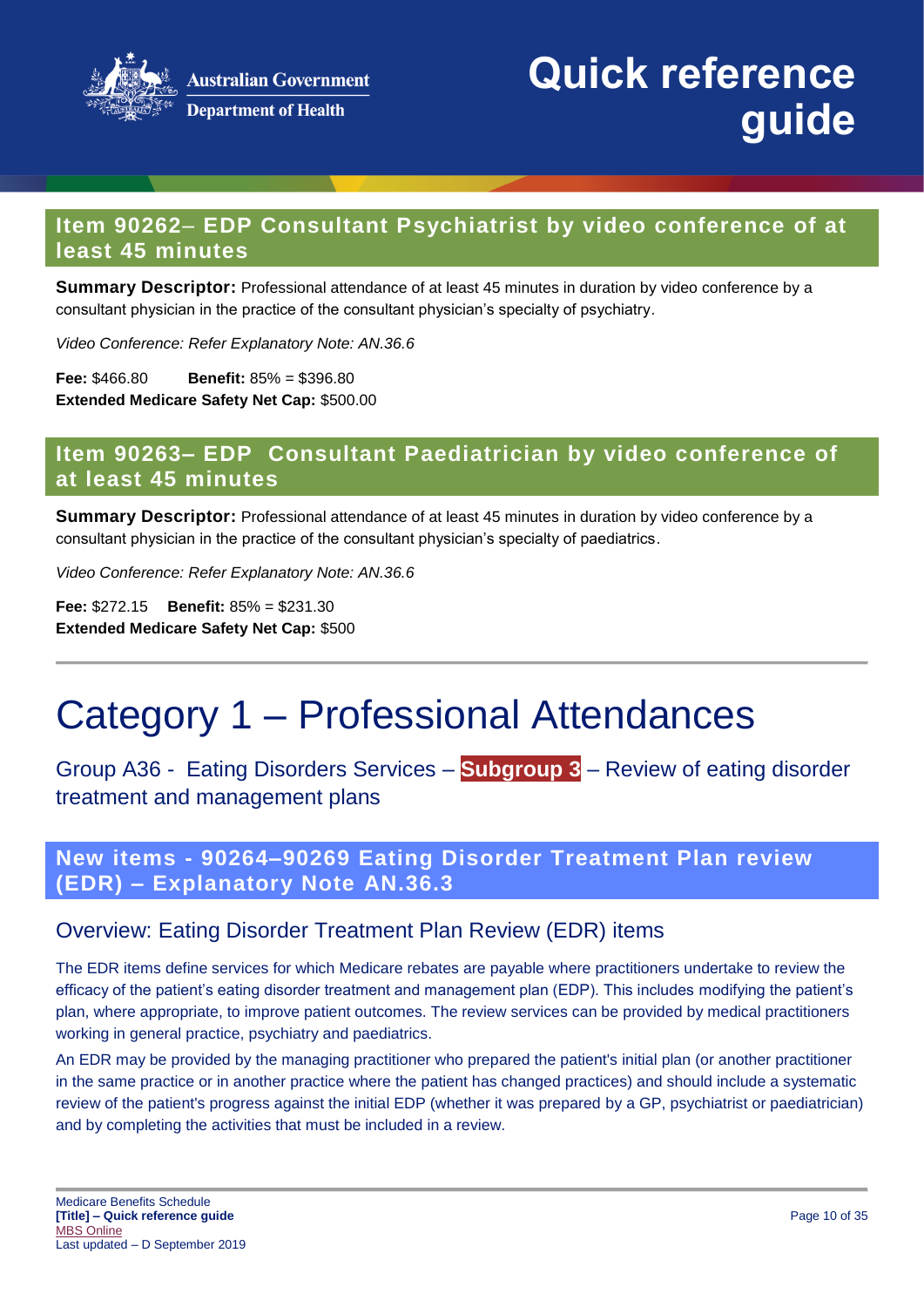

## When to render an FDR review item

It is expected that the managing practitioner will be reviewing the patient on a regular, ongoing and as required basis. However, a patient must have a review of the EDP to assess the patient's progress against the EDP or update the EDP, as the patient is approaching the end of each course of treatment before they can access the next course of treatment.

Under the Eating Disorders Items Stepped Model of Care a course of treatment is defined as 10 eating disorder psychological treatment (EDPT) services. It is required that a patient must have a review after each course of treatment. After each course of treatment, the relevant practitioners are required to provide the referring (managing) medical practitioner with a written report.

### Restrictions or requirements

Eating Disorder Plan review Items 90264-90269 must have had an EDP 90250-90257 or 90260-90263 in the previous 12 Months.

Items 90264- 90265 cannot be claimed with items 2713 and 279.

Consultant psychiatrist and paediatrician EDP items 90266- 90269 do not apply if the patient does not have a referral within the period of validity.

Items 90264-90265 for an EDR, performed by a medical practitioner working in general practice, should not be performed in association with a GP mental health consultation review service (item 2712 and 277).

Additional Information regarding reviewing a plan, what is to be included and claiming is set out in the Explanatory Note – *AN.36.3*

EDP Items 90268 and 90269 provide for provision of video conference attendance, consistent with other video conference services listed in the Table (see AN.36.6 Eating Disorders Telehealth – Consultant psychiatrists or paediatricians).

### **Item 90264**– **EDR by General Practitioner**

**Descriptor:** Professional attendance by a general practitioner to review an eligible patient's eating disorder treatment and management plan prepared by the general practitioner, an associated medical practitioner working in general practice, or a consultant physician practising in the specialty of psychiatry or paediatrics, if:

- a) the general practitioner reviews the treatment efficacy of services provided under the eating disorder treatment and management plan, including a discussion with the patient regarding whether the eating disorders psychological treatment and dietetic services are meeting the patient's needs; and
- b) modifications are made to the eating disorder treatment and management plan, recorded in writing, including:
	- i. recommendations to continue with treatment options detailed in the plan; or
	- ii. recommendations to alter the treatment options detailed in the plan, with the new arrangements documented in the plan; and
- c) initiates referrals for a review by a consultant physician practising in the specialty of psychiatry or paediatrics, where appropriate; and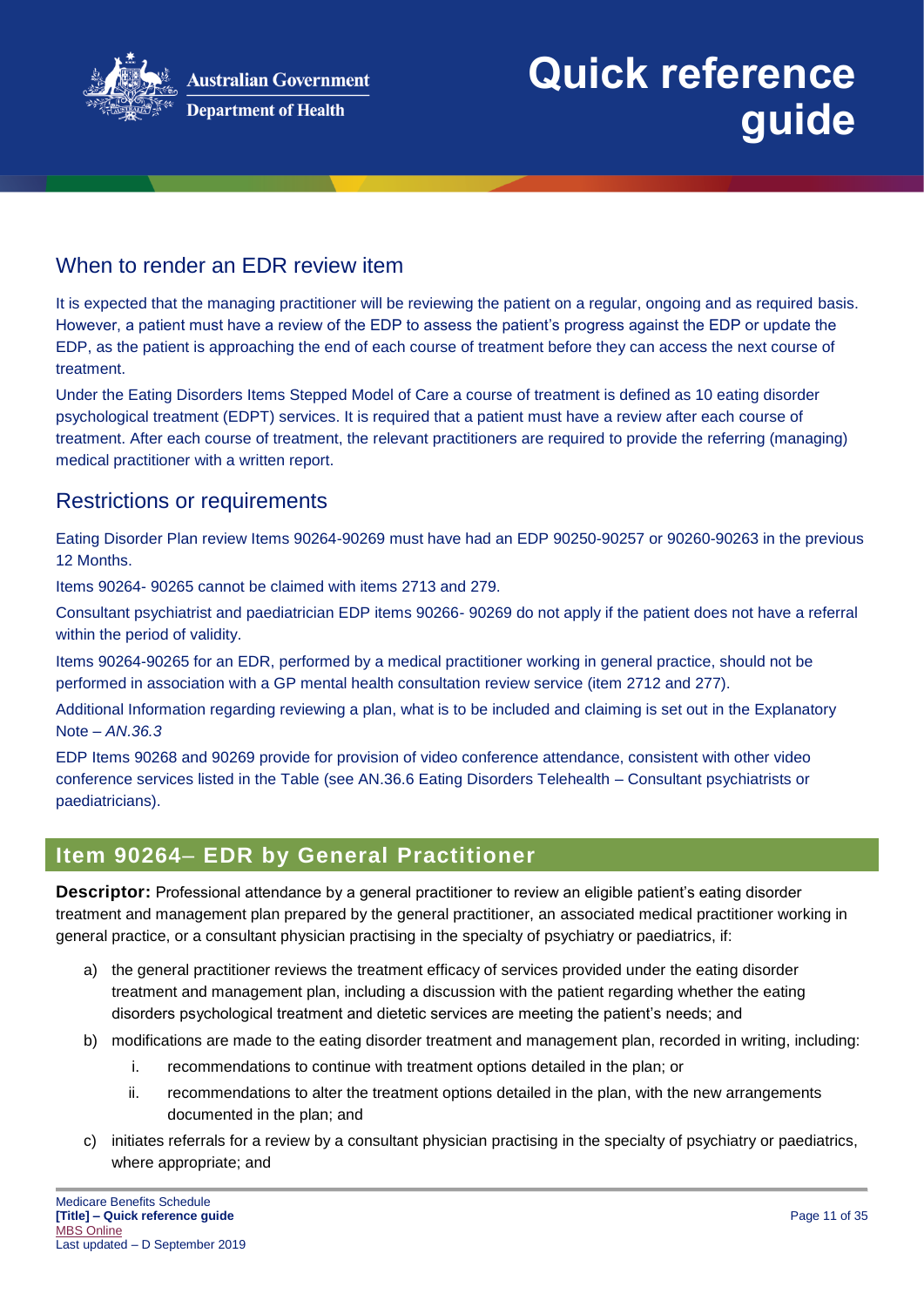

- d) the general practitioner offers the patient and the patient's carer (if any, and if the practitioner considers it appropriate and the patient agrees):
	- i. a copy of the plan; and
	- ii. suitable education about the eating disorder.

**Fee:** \$72.85 **Benefit:** 100% = \$72.85 **Extended Medicare Safety Net Cap:** \$218.55

### **Item 90265**– **EDR by Medical Practitioner**

**Descriptor:** Professional attendance by a medical practitioner (not including a general practitioner, specialist or consultant physician) to review an eligible patient's eating disorder treatment and management plan prepared by the medical practitioner, an associated medical practitioner working in general practice, or a consultant physician practising in the specialty of psychiatry or paediatrics, if:

- a) the medical practitioner reviews the treatment efficacy of services provided under the eating disorder treatment and management plan, including a discussion with the patient regarding whether the eating disorders psychological treatment and dietetic services are meeting the patient's needs; and
- b) modifications are made to the eating disorder treatment and management plan, recorded in writing, including:
	- i. recommendations to continue with treatment options detailed in the plan; or
	- ii. recommendations to alter the treatment options detailed in the plan, with the new arrangements documented in the plan; and
- c) initiates referrals for a review by a consultant physician practising in the specialty of psychiatry or paediatrics, where appropriate; and
- d) the medical practitioner offers the patient and the patient's carer (if any, and if the practitioner considers it appropriate and the patient agrees):
	- i. a copy of the plan; and
	- ii. suitable education about the eating disorder.

#### **Fee:** \$58.30 **Benefit:** 100% = \$58.30

**Extended Medicare Safety Net Cap:** \$174.90

# **Item 90266**– **EDR by Consultant Psychiatrist**

**Descriptor:** Professional attendance of at least 30 minutes in duration at consulting rooms by a consultant physician in the practice of the consultant physician's specialty of psychiatry for an eligible patient, if:

- a) the consultant psychiatrist reviews the treatment efficacy of services provided under the eating disorder treatment and management plan, including a discussion with the patient regarding whether the eating disorders psychological treatment and dietetic services are meeting the patient's needs; and
- b) the patient has been referred by a referring practitioner; and
- c) during the attendance, the consultant psychiatrist: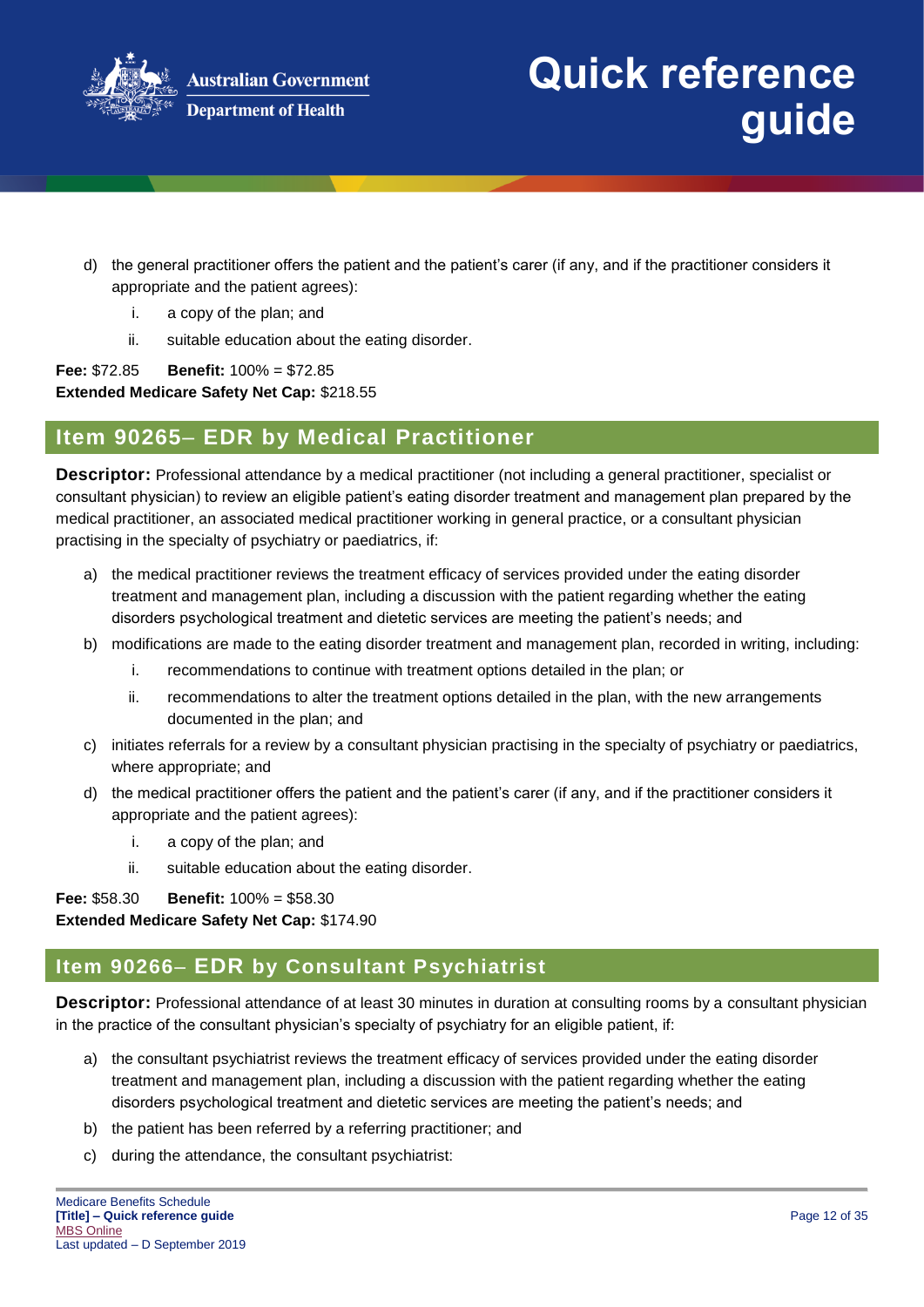

- i. uses an outcome tool (if clinically appropriate); and
- ii. carries out a mental state examination; and
- iii. makes a psychiatric diagnosis; and
- iv. reviews the eating disorder treatment and management plan; and
- d) within 2 weeks after the attendance, the consultant psychiatrist:
	- i. prepares a written diagnosis of the patient; and
	- ii. revises the eating disorder treatment and management; and
	- iii. gives the referring practitioner a copy of the diagnosis and the revised management plan; and
	- iv. if clinically appropriate, explains the diagnosis and the revised management plan, and gives a copy, to:
		- (A) the patient; and
		- (B) is the patient's carer (if any), if the patient agrees.

**Fee:** \$291.80 **Benefit:** 85% = \$248.05 **Extended Medicare Safety Net Cap:** \$500.00

### **Item 90267**– **EDR by Consultant Paediatrician**

**Descriptor:** Professional attendance of at least 20 minutes in duration at consulting rooms by a consultant physician in the practice of the consultant physician's specialty of paediatrics for an eligible patient, if:

- a) the consultant paediatrician reviews the treatment efficacy of services provided under the eating disorder treatment and management plan, including a discussion with the patient regarding whether the eating disorders psychological treatment and dietetic services are meeting the patient's needs; and
- b) the patient has been referred by a referring practitioner; and
- c) during the attendance, the consultant paediatrician reviews the **eating disorder treatment and management**  plan, including a:
	- i. review of initial presenting problems and results of diagnostic investigations; and
	- ii. review of responses to treatment and medication plans initiated at time of initial consultation; and
	- iii. comprehensive multi or detailed single organ system assessment; and
	- iv. review of original and differential diagnoses; and
- d) within 2 weeks after the attendance, the consultant paediatrician:
	- i. prepares a written diagnosis of the patient; and
	- ii. revises the eating disorder treatment and management; and
	- iii. gives the referring practitioner a copy of the diagnosis and the revised management plan; and
	- iv. if clinically appropriate, explains the diagnosis and the revised management plan, and gives a copy, to:
		- (A) the patient; and
		- (B) is the patient's carer (if any), if the patient agrees.

#### **Fee:** \$136.25 **Benefit:** 85% = \$115.80 **Extended Medicare Safety Net Cap:** \$408.75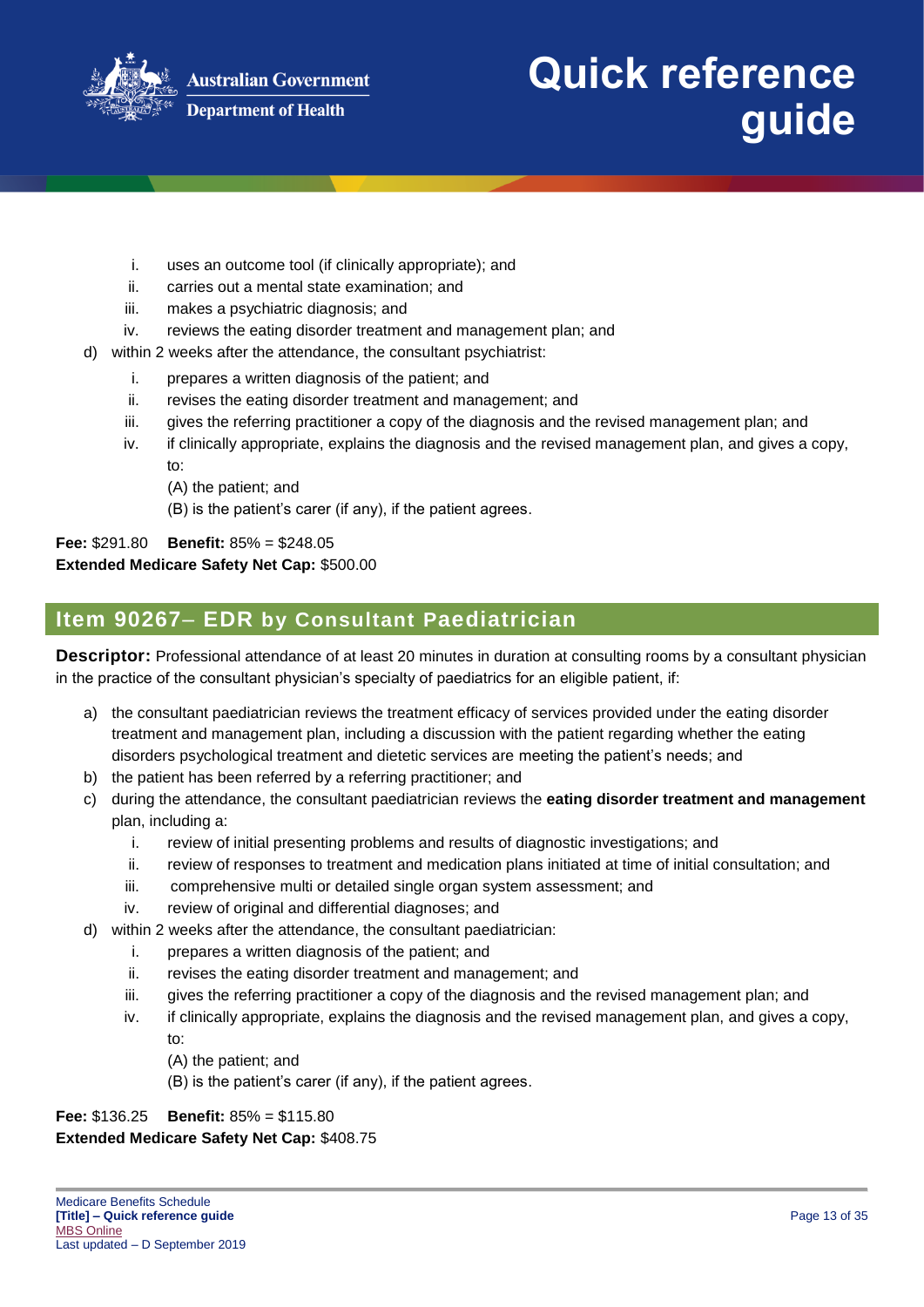

## **Item 90268**– **EDR by Consultant Psychiatrist by video**

**Descriptor:** Professional attendance of at least 30 minutes in duration by video conference by a consultant physician in the practice of the consultant physician's specialty of psychiatry for an eligible patient, if:

- a) the consultant psychiatrist reviews the treatment efficacy of services provided under the eating disorder treatment and management plan, including a discussion with the patient regarding whether the eating disorders psychological treatment and dietetic services are meeting the patient's needs; and
- b) the patient has been referred by a referring practitioner; and
- c) during the attendance, the consultant psychiatrist:
	- i. uses an outcome tool (if clinically appropriate); and
	- ii. carries out a mental state examination; and
	- iii. makes a psychiatric diagnosis; and
	- iv. reviews the eating disorder treatment and management plan; and
- d) within 2 weeks after the attendance, the consultant psychiatrist:
	- i. prepares a written diagnosis of the patient; and
	- ii. revises the eating disorder treatment and management; and
	- iii. gives the referring practitioner a copy of the diagnosis and the revised management plan; and
	- iv. if clinically appropriate, explains the diagnosis and the revised management plan, and gives a copy, to:
		- (A) the patient; and
		- (B) is the patient's carer (if any), if the patient agrees.

*Video Conference: Refer Explanatory Note: AN.36.6*

**Fee:** \$291.80 **Benefit:** 85% = \$248.05 **Extended Medicare Safety Net Cap:** \$500.00

### **Item 90269– EDR by Consultant Paediatrician by video**

**Descriptor:** Professional attendance of at least 20 minutes in duration by video conference by a consultant physician in the practice of the consultant physician's specialty of paediatrics for an eligible patient, if:

- a) the consultant paediatrician reviews the treatment efficacy of services provided under the eating disorder treatment and management plan, including a discussion with the patient regarding whether the eating disorders psychological treatment and dietetic services are meeting the patient's needs; and
- b) the patient has been referred by a referring practitioner; and
- c) during the attendance, the consultant paediatrician reviews the eating disorder treatment and management plan, including a:
	- i. review of initial presenting problems and results of diagnostic investigations; and
	- ii. review of responses to treatment and medication plans initiated at time of initial consultation; and
	- iii. comprehensive multi or detailed single organ system assessment; and
	- iv. review of original and differential diagnoses; and
- d) within 2 weeks after the attendance, the consultant paediatrician: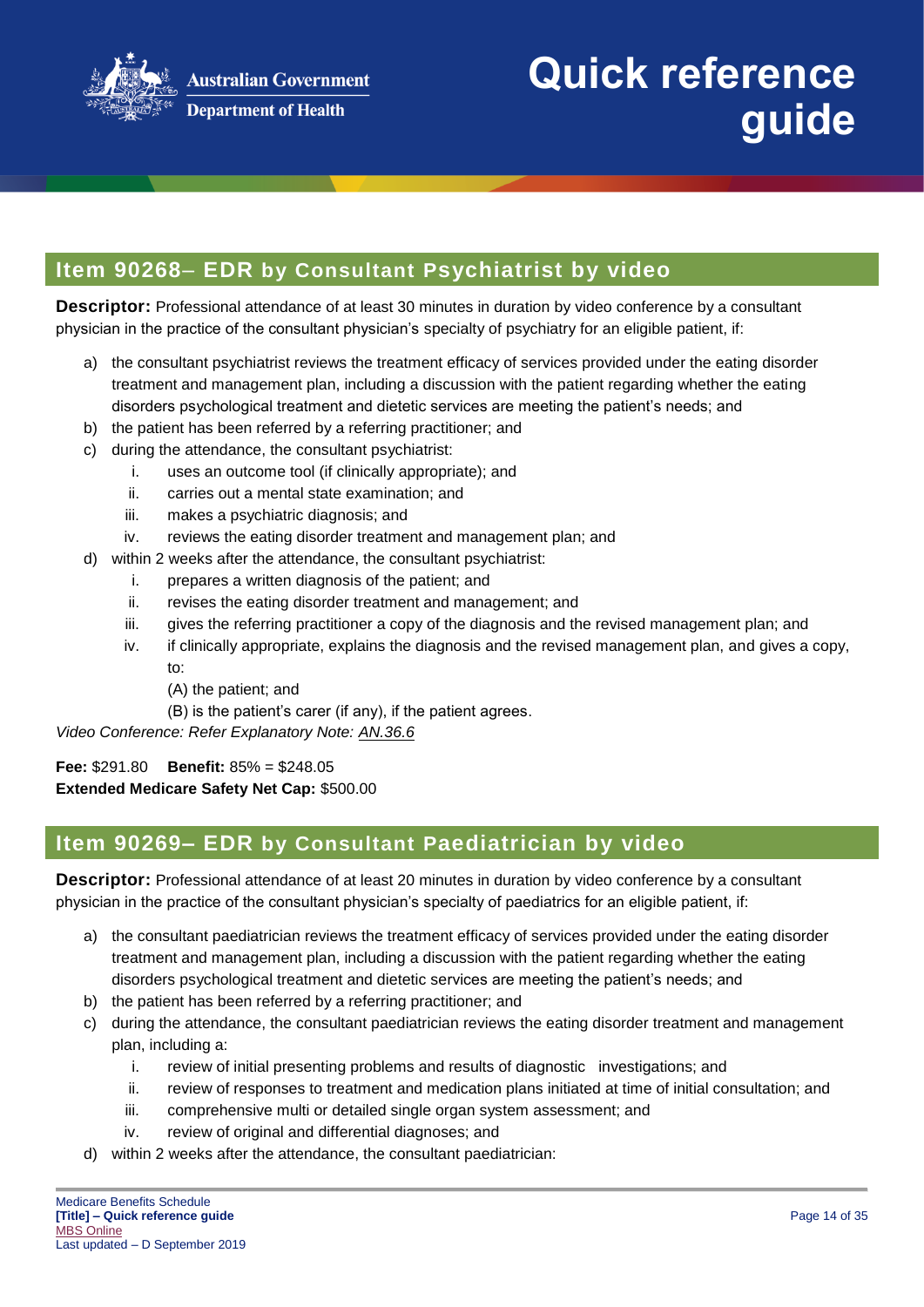

- i. prepares a written diagnosis of the patient; and
- ii. revises the eating disorder treatment and management; and
- iii. gives the referring practitioner a copy of the diagnosis and the revised management plan; and
- iv. if clinically appropriate, explains the diagnosis and the revised management plan, and gives a copy, to:
	- (A) the patient; and
	- (B) is the patient's carer (if any), if the patient agrees.

*Video Conference: Refer Explanatory Note: AN.36.6* 

**Fee:** \$136.25 **Benefit:** 85% = \$115.80 **Extended Medicare Safety Net Cap:** \$408.75

# Category 1 – Professional Attendances

# Group A36 - Eating Disorders Services – **Subgroup 4** – GP and medical practitioner eating disorders psychological treatment services

### **New items - 90271–90282 Medical Practitioner in general practice Eating Disorders Psychological Treatment (EDPT) services – Explanatory Note AN.36.4**

# Overview: Eating Disorder Psychological Treatment (EDPT) Services

Provision of EDPT by a suitably trained medical practitioner in general practice (90271 – 90282) is for patients with anorexia nervosa and other patients with complex presentations of diagnosed eating disorders who meet the eligibility requirements and would benefit from a structured approach to the management of their treatment needs in the community setting.

An 'eating disorder psychological treatment service' (EDPT) is defined in AN.36.1

### Restrictions or requirements

Patients seeking rebates for EDPT services must have had an EDP 90250-90257 or 90260-90263 in the previous 12 Months.

*Who can provide the service:* Items in this group can be rendered by a medical practitioner in general practice with the required mental health training. This includes:

 Medical practitioners who can render a general practitioner service in Group A1 of the MBS (see note AN.0.9 for the types of medical practitioners). These medical practitioners can render a 'general practitioner' service for items in subgroup 1 of Group A36. These doctors must have the mental health training requirements as specified below.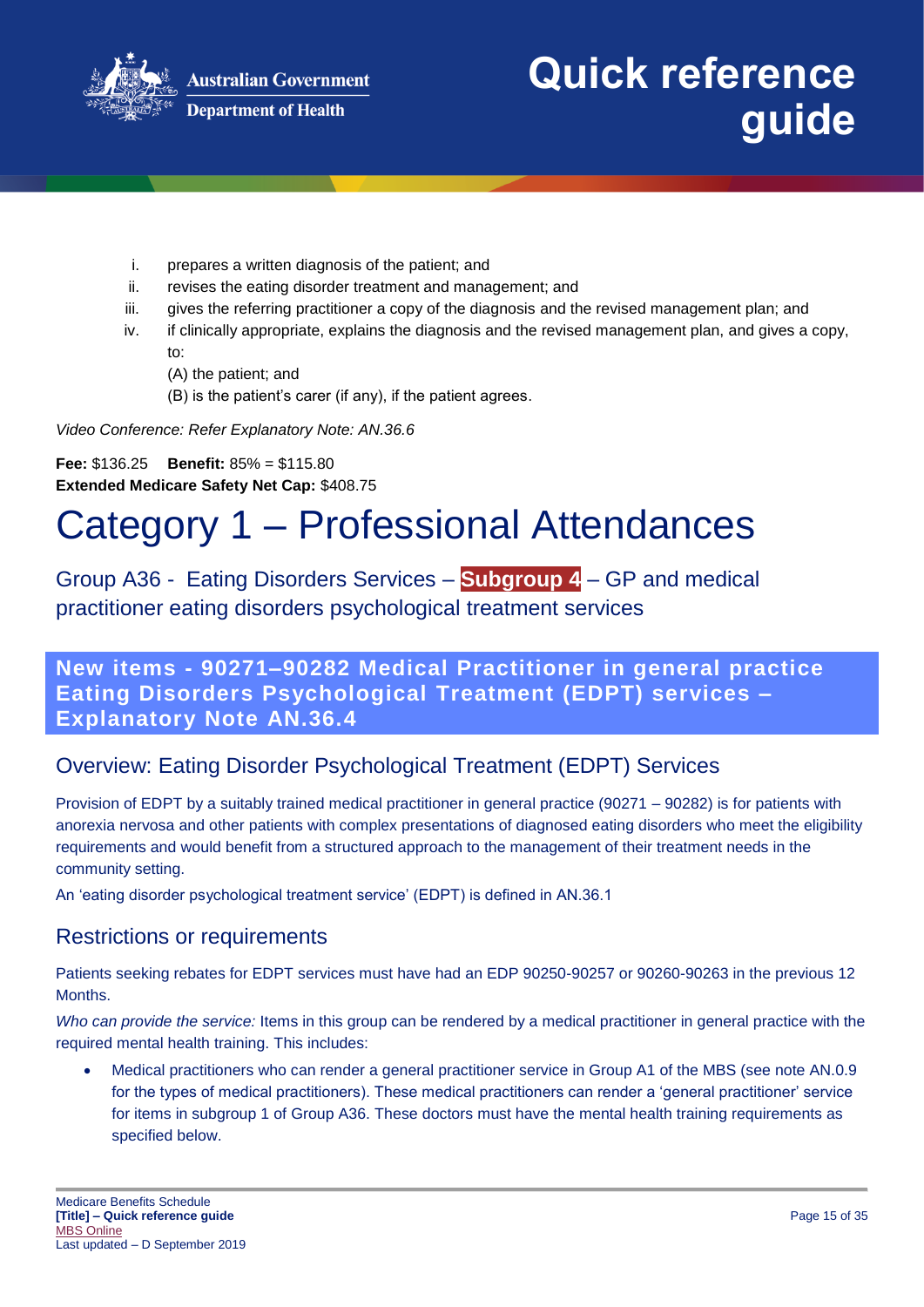

 Medical practitioners who are not general practitioners, specialists or consultant physicians. These medical practitioners can render a 'medical practitioner' service for items in subgroup 1 of Group A36. These doctors must have the mental health training requirements as specified below.

*Mental health training:* Medical practitioner in general practice who meets the training and skills requirements as determined by the General Practice Mental Health Standards Collaboration, and are entered on the Register as being eligible to render a focussed psychological strategy service, can render an eating disorders psychological treatment service.

*Note:* The General Practice Mental Health Standards Collaboration operates under the auspices of the Royal Australian College of General Practitioners.

Additional Information regarding what is involved in a service and claiming is set out in Explanatory Note – *AN.36.4*

### **Item 90271– EDPT by GP in consulting rooms at least 30 minutes but < 40 minutes**

**Descriptor:** Professional attendance at consulting rooms by a general practitioner, for providing eating disorder psychological treatment services by a general practitioner registered with the Chief Executive Medicare as meeting the credentialling requirements for provision of this service, and lasting at least 30 minutes but less than 40 minutes in duration, for an eligible patient if treatment is clinically indicated under an eating disorder treatment and management plan.

**Fee:** \$94.25 **Benefit:** 100% = \$94.25 **Extended Medicare Safety Net Cap:** \$282.75

### **Item 90272– EDPT by GP other than consulting rooms at least 30 minutes but < 40 minutes**

**Descriptor:** Professional attendance at a place other than consulting rooms by a general practitioner, for providing eating disorder psychological treatment services by a general practitioner registered with the Chief Executive Medicare as meeting the credentialling requirements for provision of this service, and lasting at least 30 minutes but less than 40 minutes in duration, for an eligible patient if treatment is clinically indicated under an eating disorder treatment and management plan.

**Derived Fee:** The fee for item 90271, plus \$26.35 divided by the number of patients seen, up to a maximum of six patients. For seven or more patients - the fee for item 90271 plus \$2.05 per patient.

**Extended Medicare Safety Net Cap:** 300% of the Derived fee for this item, or \$500.00, whichever is the lesser amount.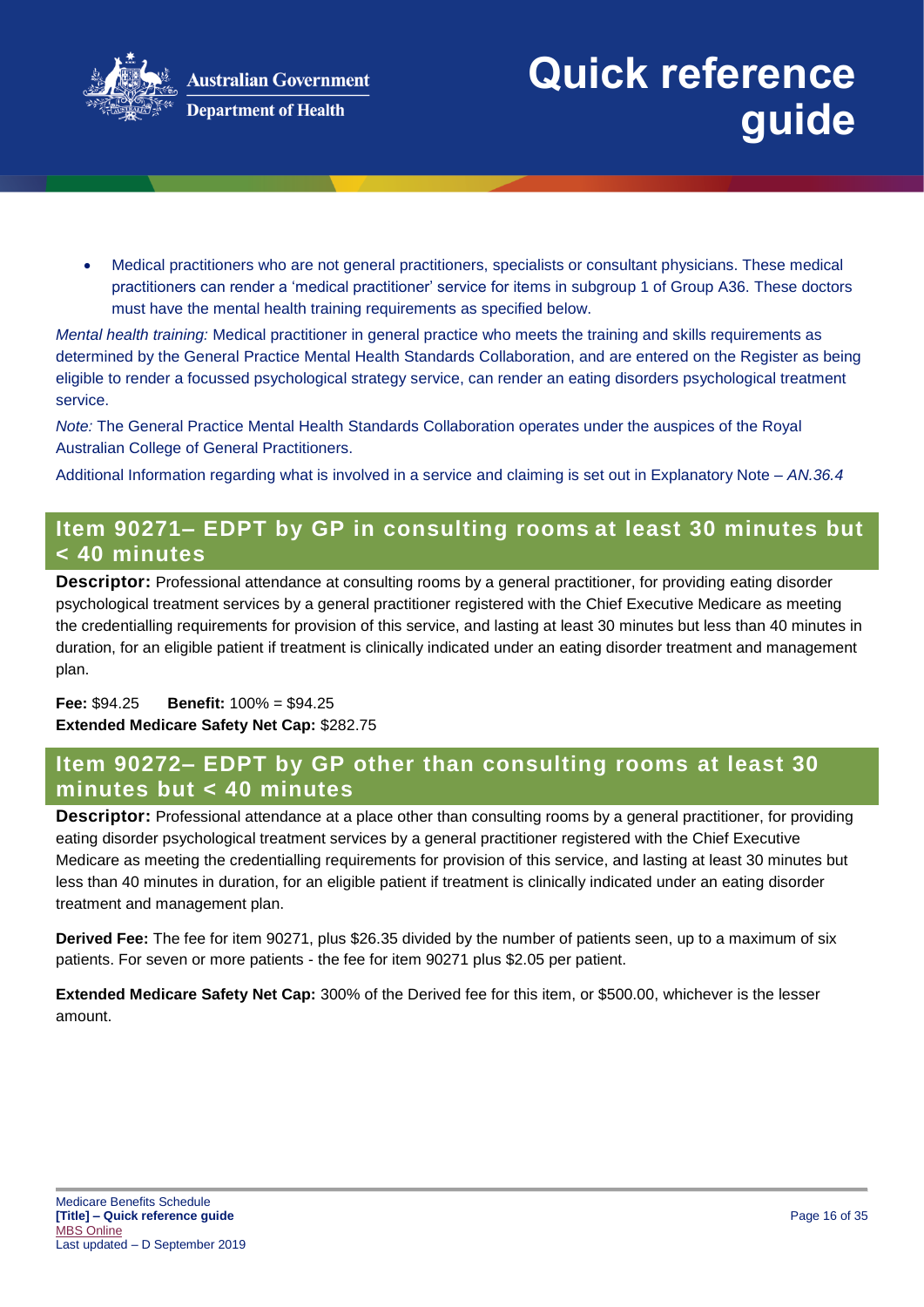

### **Item 90273– EDPT by GP in consulting rooms at least 40 minutes**

**Descriptor:** Professional attendance at consulting rooms by a general practitioner, for providing eating disorder psychological treatment services by a general practitioner registered with the Chief Executive Medicare as meeting the credentialling requirements for provision of this service, and lasting at least 40 minutes in duration, for an eligible patient if treatment is clinically indicated under an eating disorder treatment and management plan.

**Fee:** \$134.85 **Benefit:** 100% = \$134.85

**Extended Medicare Safety Net Cap:** \$404.55

### **Item 90274– EDPT by GP other than consulting rooms at least 40 minutes**

**Descriptor:** Professional attendance at a place other than consulting rooms by a general practitioner, for providing eating disorder psychological treatment services by a general practitioner registered with the Chief Executive Medicare as meeting the credentialling requirements for provision of this service, and lasting at least 40 minutes in duration, for an eligible patient if treatment is clinically indicated under an eating disorder treatment and management plan.

**Derived Fee:** The fee for item 90273, plus \$26.35 divided by the number of patients seen, up to a maximum of six patients. For seven or more patients - the fee for item 90273 plus \$2.05 per patient.

**Extended Medicare Safety Net Cap:** 300% of the Derived fee for this item, or \$500.00, whichever is the lesser amount.

### **Item 90275– EDPT by Medical Practitioner in consulting rooms at least 30 minutes but < 40 minutes**

**Descriptor:** Professional attendance at consulting rooms by a medical practitioner (not including a general practitioner, specialist or consultant physician), for providing eating disorder psychological treatment services by a medical practitioner registered with the Chief Executive Medicare as meeting the credentialling requirements for provision of this service, and lasting at least 30 minutes but less than 40 minutes in duration, for an eligible patient if treatment is clinically indicated under an eating disorder treatment and management plan.

**Fee:** \$75.40 **Benefit:** 100% = \$75.40 **Extended Medicare Safety Net Cap:** \$226.20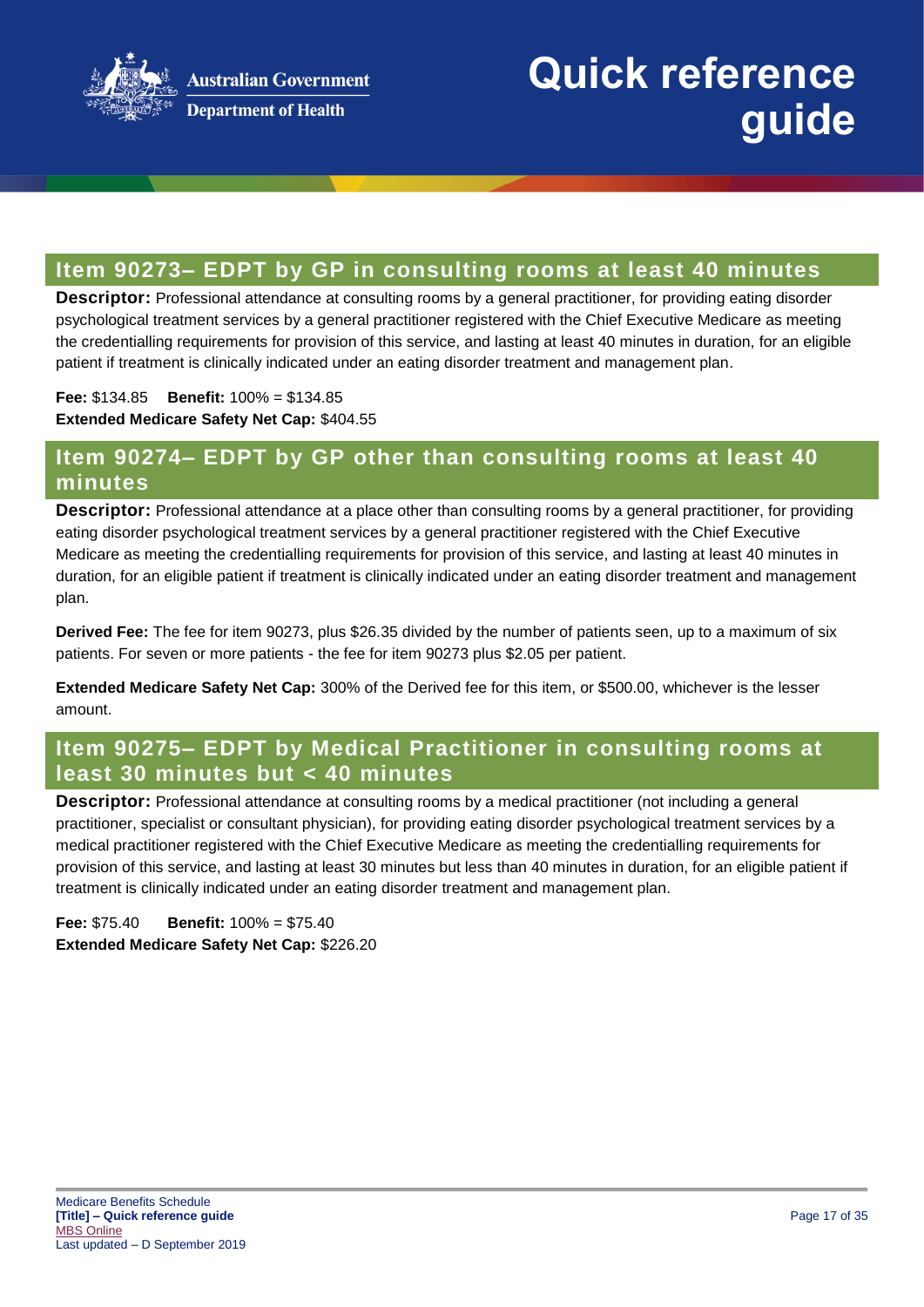

## **Item 90276– EDPT by Medical Practitioner other than consulting rooms at least 30 minutes but < 40 minutes**

**Descriptor:** Professional attendance at consulting rooms by a medical practitioner (not including a general practitioner, specialist or consultant physician), for providing eating disorder psychological treatment services by a medical practitioner registered with the Chief Executive Medicare as meeting the credentialling requirements for provision of this service, and lasting at least 40 minutes in duration, for an eligible patient if treatment is clinically indicated under an eating disorder treatment and management plan.

**Derived Fee:** The fee for item 90275, plus \$21.10 divided by the number of patients seen, up to a maximum of six patients. For seven or more patients - the fee for item 90273 plus \$1.65 per patient.

**Extended Medicare Safety Net Cap:** 300% of the Derived fee for this item, or \$500.00, whichever is the lesser amount.

### **Item 90277– EDPT by Medical Practitioner in consulting rooms at least 40 minutes**

**Descriptor:** Professional attendance at consulting rooms by a medical practitioner (not including a general practitioner, specialist or consultant physician), for providing eating disorder psychological treatment services by a medical practitioner registered with the Chief Executive Medicare as meeting the credentialling requirements for provision of this service, and lasting at least 40 minutes in duration, for an eligible patient if treatment is clinically indicated under an eating disorder treatment and management plan.

**Fee:** \$107.90 **Benefit:** 100% = \$107.90 **Extended Medicare Safety Net Cap:** \$323.70

### **Item 90278– EDPT by Medical Practitioner other than consulting rooms at least 40 minutes**

**Descriptor:** Professional attendance at a place other than consulting rooms by a medical practitioner (not including a general practitioner, specialist or consultant physician), for providing eating disorder psychological treatment services by a medical practitioner registered with the Chief Executive Medicare as meeting the credentialling requirements for provision of this service, and lasting at least 40 minutes in duration, for an eligible patient if treatment is clinically indicated under an eating disorder treatment and management plan.

**Derived Fee:** The fee for item 90277, plus \$21.10 divided by the number of patients seen, up to a maximum of six patients. For seven or more patients - the fee for item 90273 plus \$1.65 per patient.

**Extended Medicare Safety Net Cap:** 300% of the Derived fee for this item, or \$500.00, whichever is the lesser amount.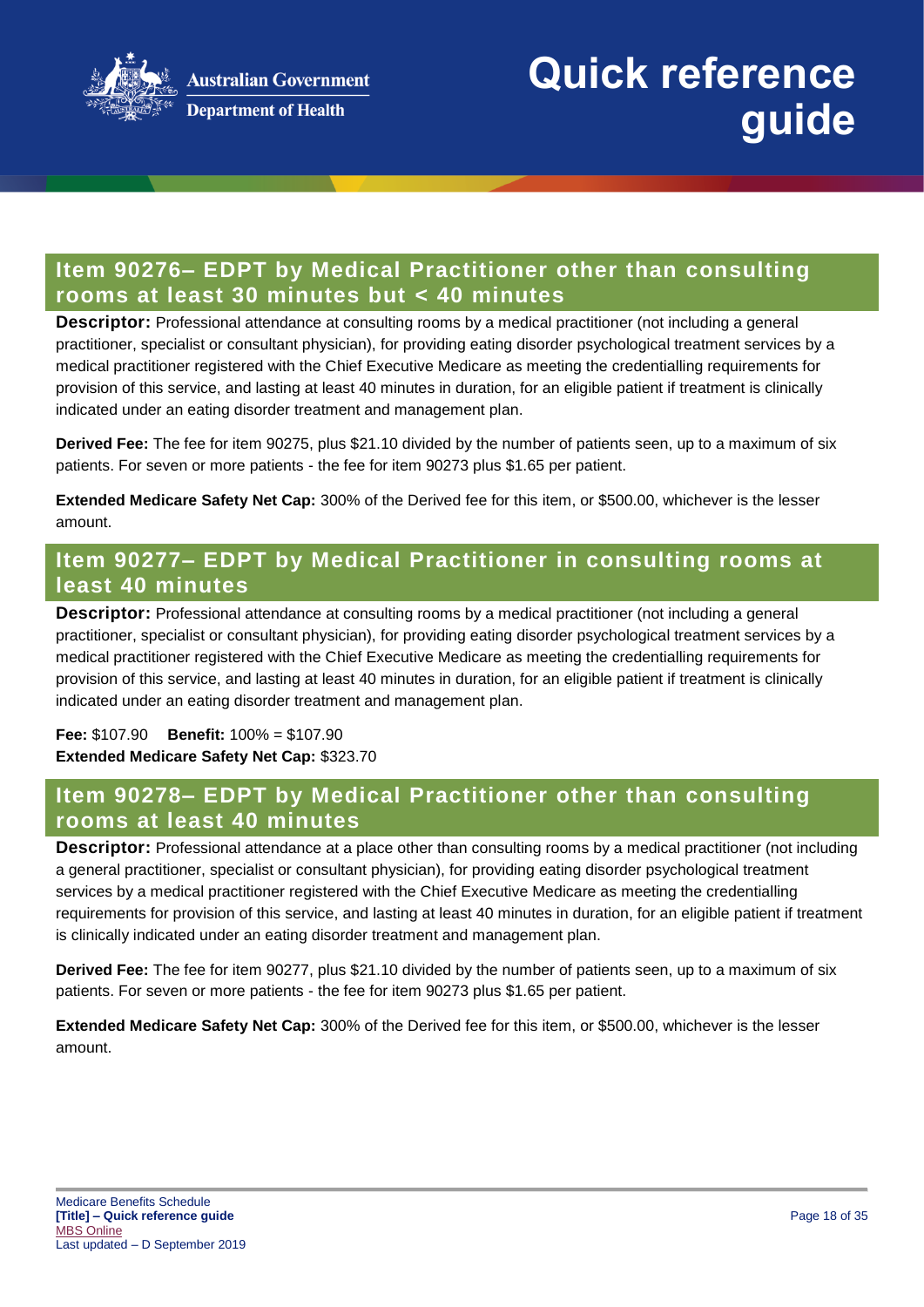

### **Item 90279– EDPT by GP video conference rooms at least 30 minutes but < 40 minutes**

**Descriptor:** Professional attendance at consulting rooms by a general practitioner, for providing eating disorder psychological treatment services by a general practitioner registered with the Chief Executive Medicare as meeting the credentialling requirements for provision of this service, and lasting at least 30 minutes but less than 40 minutes in duration, for an eligible patient if treatment is clinically indicated under an eating disorder treatment and management plan, if:

- (a) the attendance is by video conference; and
- (b) the patient is not an admitted patient; and
- (c) the patient is located within a telehealth eligible area; and
- (d) the patient is, at the time of the attendance, at least 15 kilometres by road from the general practitioner.

*Video Conference: Refer Explanatory Note: AN.36.5*

**Fee:** \$94.25 **Benefit:** 100% = \$94.25 **Extended Medicare Safety Net Cap:** \$282.75

### **Item 90280– EDPT by GP video conference rooms at least 40 minutes**

**Descriptor:** Professional attendance at consulting rooms by a general practitioner, for providing eating disorder psychological treatment services by a general practitioner registered with the Chief Executive Medicare as meeting the credentialling requirements for provision of this service, and lasting at least 40 minutes in duration, for an eligible patient if treatment is clinically indicated under an eating disorder treatment and management plan, if:

- (a) the attendance is by video conference; and
- (b) the patient is not an admitted patient; and
- (c) the patient is located within a telehealth eligible area; and
- (d) the patient is, at the time of the attendance, at least 15 kilometres by road from the general practitioner.

*Video Conference: Refer Explanatory Note: AN.36.5*

#### **Fee:** \$134.85 **Benefit:** 100% = \$134.85

**Extended Medicare Safety Net Cap:** \$404.55

## **Item 90281– EDPT by medical parctitioner video conference rooms at least 30 minutes but < 40 minutes**

**Descriptor:** Professional attendance at consulting rooms by a medical practitioner (not including a general practitioner, specialist or consultant physician), for providing eating disorder psychological treatment services by a medical practitioner registered with the Chief Executive Medicare as meeting the credentialling requirements for provision of this service, and lasting at least 30 minutes but less than 40 minutes in duration, for an eligible patient if treatment is clinically indicated under an eating disorder treatment and management plan, if:

- (a) the attendance is by video conference; and
- (b) the patient is not an admitted patient; and
- (c) the patient is located within a telehealth eligible area; and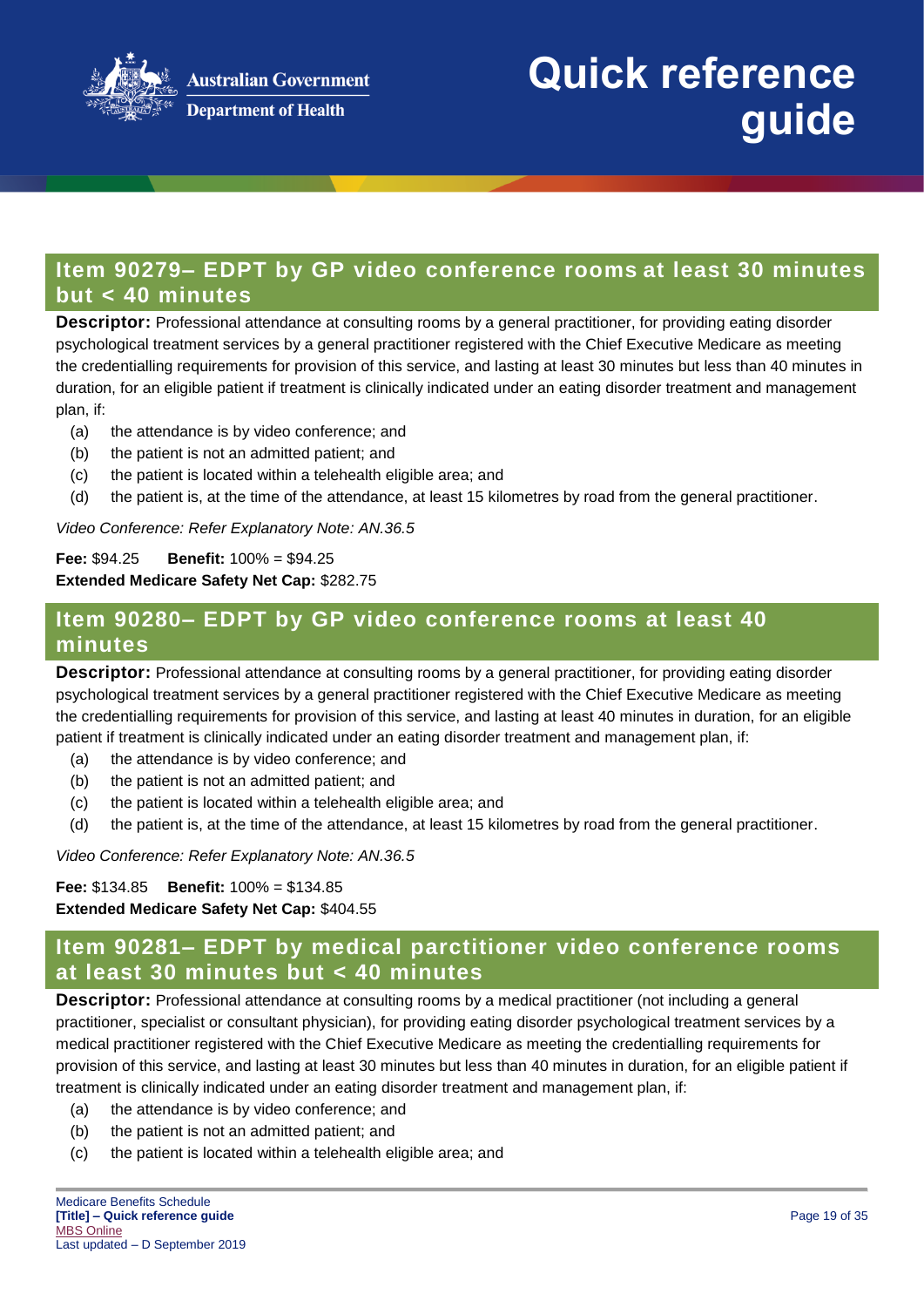

(d) the patient is, at the time of the attendance, at least 15 kilometres by road from the general practitioner.

*Video Conference: Refer Explanatory Note: AN.36.5*

**Fee:** \$75.40 **Benefit:** 100% = \$75.40 **Extended Medicare Safety Net Cap:** \$226.20

### **Item 90282– EDPT by medical practitioner video conference rooms at least 40 minutes**

**Descriptor:** Professional attendance at consulting rooms by a medical practitioner (not including a general practitioner, specialist or consultant physician), for providing eating disorder psychological treatment services by a medical practitioner registered with the Chief Executive Medicare as meeting the credentialling requirements for provision of this service, and lasting at least 40 minutes in duration, for an eligible patient if treatment is clinically indicated under an eating disorder treatment and management plan, if:

- (a) the attendance is by video conference; and
- (b) the patient is not an admitted patient; and
- (c) the patient is located within a telehealth eligible area; and
- (d) the patient is, at the time of the attendance, at least 15 kilometres by road from the general practitioner.

*Video Conference: Refer Explanatory Note: AN.36.5*

**Fee:** \$107.90 **Benefit:** 100% = \$107.90 **Extended Medicare Safety Net Cap:** \$323.70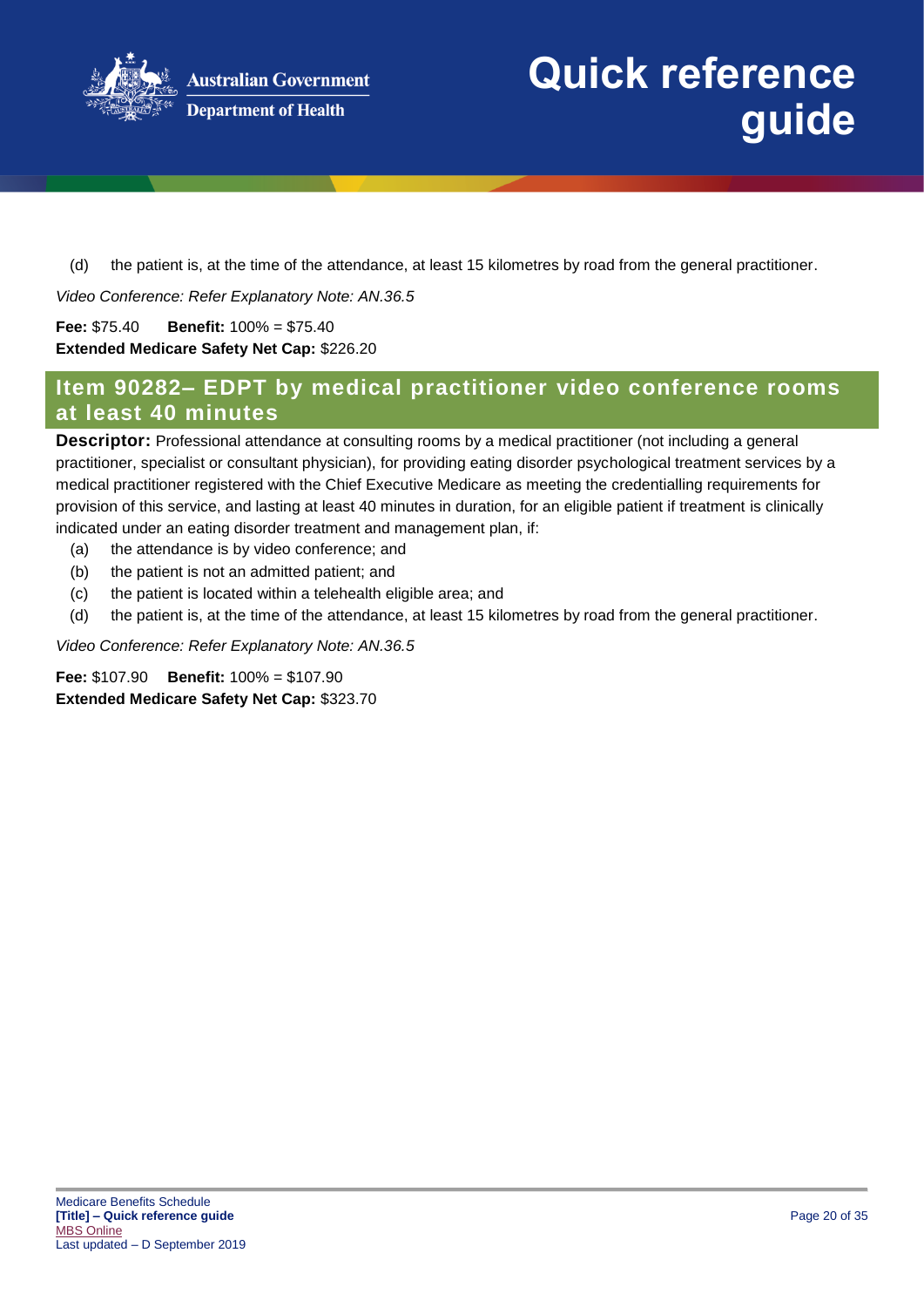

# <span id="page-20-0"></span>Category 8 – Miscellaneous Services

Group M16 - Eating Disorders Services – **Subgroup 1** – *Eating disorders ditetitian health services*

### **New items - 82350–82351 Eating Disorders Dietetic Treatment Services – Explanatory Notes MN.16.1 and MN.16.2**

### Overview Eating Disorder Dietetic Treatment Services

Provision of eating disorder dietetic services by a suitably trained Dietitian (82350 and 82351) are for patients with anorexia nervosa and other patients with complex presentations of diagnosed eating disorders who meet the eligibility requirements and would benefit from a structured approach to the management of their treatment needs in the community setting.

A patient with an EDP plan can access up to 20 dietetic services under items 10954, 82350 and 82351 in a 12 Month Period. For any particular patient, an eating disorder treatment and management plan expires at the end of a 12 month period following provision of that service. After that period, a patient will require a new EDP to continue accessing eating disorders dietetic services.

### Restrictions or requirements

Patients seeking rebates for eating disorders dietetic services must have had an Eating Disorder Treatment Plan (EDP) 90250-90257 or 90260-90263 in the previous 12 Months. The plan must require that the patient needs dietetic services for treatment of their eating disorder, and the patient must be provided with a referral for access to the dietetic health services.

In order to provide eating disorder dietetic services, Dietitians must be an 'Accredited Practising Dietitian' as recognised by the Dietitians Association of Australia (DAA).

After each course of treatment, the relevant dietitian is required to provide the referring medical practitioner with a written report on assessments carried out, treatment provided and recommendations for future management of the patient's condition. This reporting is required after the first service, as clinically required following subsequent services and after the final service.

This reporting will inform the managing practitioner's reviews of the EDP and enable the practitioner to assess the patient's progress and response to treatment.

Additional Information regarding eligibility, claiming and reporting is set out in Explanatory Note – MN.16.2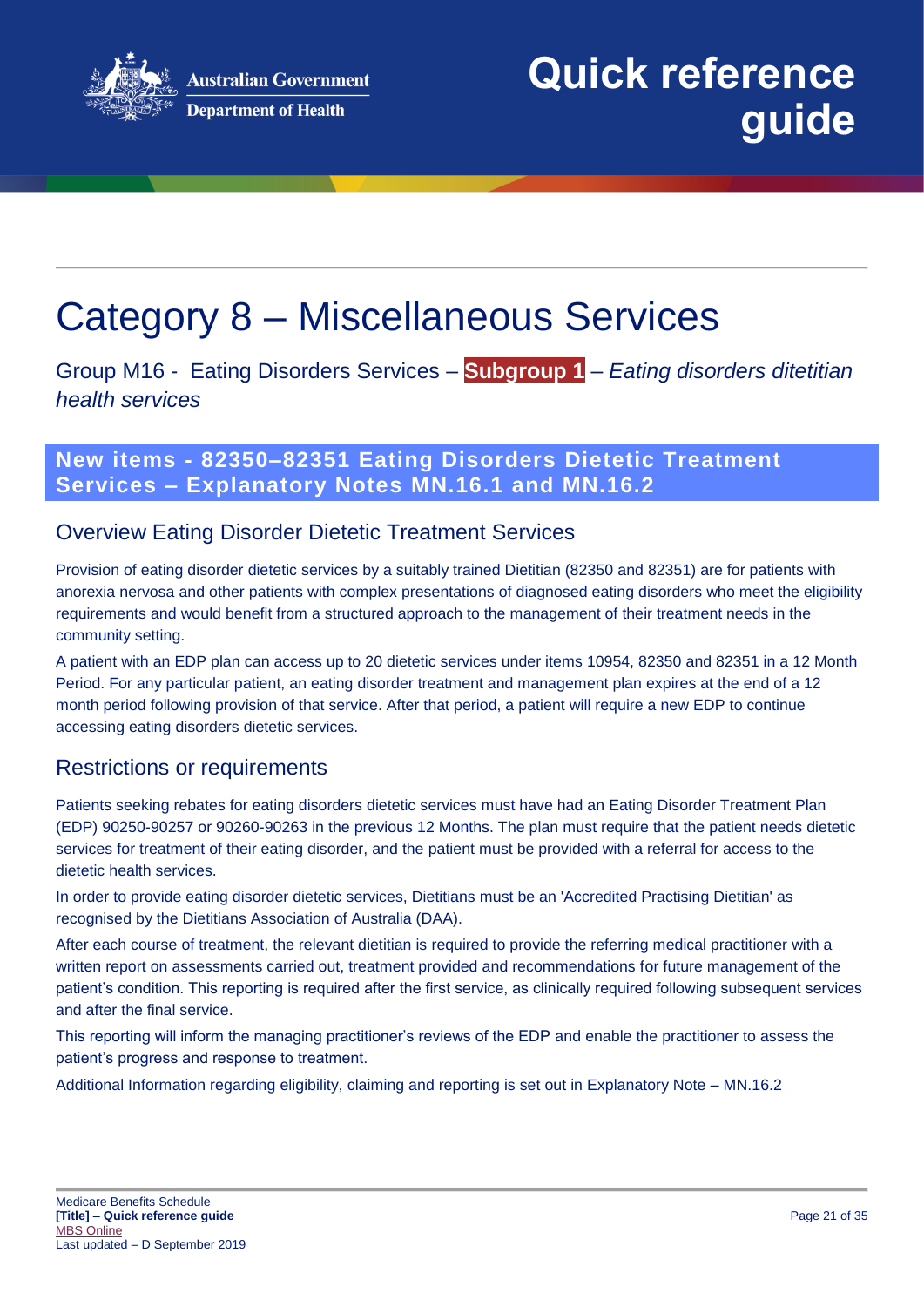

### **Item 82350**– **Eating Disorder Dietetic Treatment service**

**Descriptor:** Dietetics health service provided to an eligible patient by an eligible dietitian if:

- (a) the service is recommended in the patient's eating disorder treatment and management plan; and
- (b) the patient is not an admitted patient of a hospital; and
- (c) the service is provided to the patient individually and in person; and
- (d) the service is of at least 20 minutes in duration.

**Fee:** \$63.25 **Benefit:** 85% = \$53.75

**Extended Medicare Safety Net Cap:** \$189.75

### **Item 82351**– **Eating Disorder Dietetic Treatment service by video conference**

**Descriptor:** Dietetics health service provided to an eligible patient by an eligible dietitian if:

- (a) the service is recommended in the patient's eating disorder treatment and management plan; and
- (b) the patient is not an admitted patient of a hospital; and
- (c) the service is provided to the patient individually; and
- (d) the attendance is by video conference; and
- (e) the patient is located within a telehealth eligible area; and
- (f) the patient is, at the time of the attendance, at least 15 kilometres by road from the dietitian; and
- (g) the service is of at least 20 minutes duration.

*Video Conference: Refer Explanatory Note: MN.16.4*

**Fee:** \$63.25 **Benefit:** 85% = \$53.75 **Extended Medicare Safety Net Cap:** \$189.75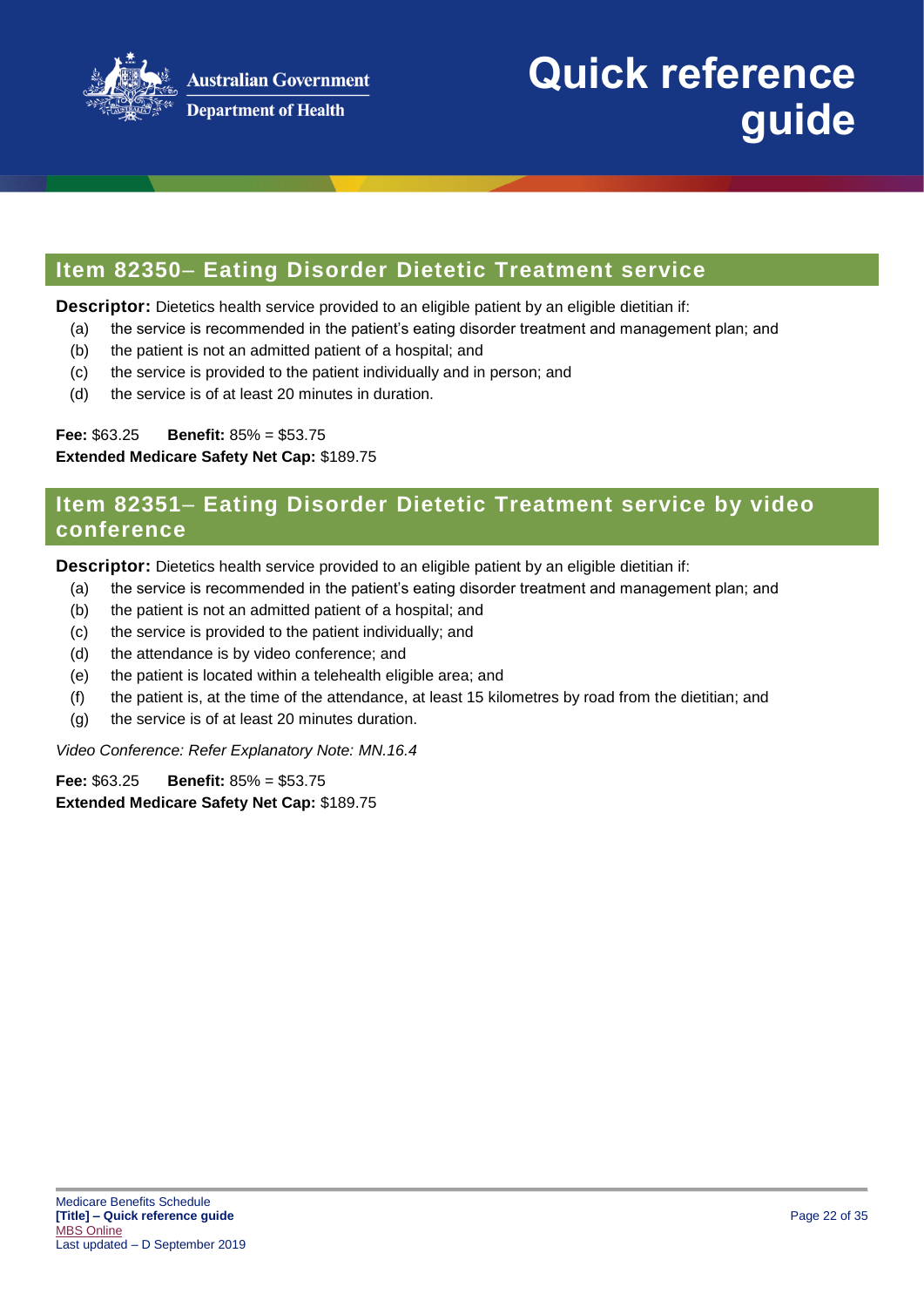

# Category 8 – Miscellaneous Services

Group M16 - Eating Disorders Services – **Subgroups 2-5** – Eating disorder psychological treatment services provided by allied health providers

**New items - 82352–82383 Eating Disorders Psychological Treatment (EDPT) services provided by allied health providers – Explanatory Note MN.16.1 and MN.16.3**

## Overview: Eating Disorder Psychological Treatment (EDPT) Services

For the purpose of this information Allied mental health professional is the generic term used to describe providers eligible to provider services under these items, including; clinical psychologists, registered psychologists, eligible accredited mental health social workers and eligible occupational therapists.

Provision of EDPT services by a suitably trained Allied mental health professional (82352-82383) are for patients with anorexia nervosa and other patients with complex presentations of diagnosed eating disorders who meet the eligibility requirements and would benefit from a structured approach to the management of their treatment needs in the community setting.

There are 24 items for the provision of eating disorder specific evidence based psychological treatment services by eligible allied mental health professionals:

- clinical psychologists (item 82352-82359)
- registered psychologists (item 82360-82367)
- occupational therapists (82368- 82375)
- accredited mental health social workers (items 82376-82383)

For the purpose of the 40 EDPT count; eating disorder psychological treatment service includes a service under provided under the following items: 90271, 90272, 90273, 90274, 90275, 90276, 90277, 90278, 90279, 90280, 90281, 90282, 2721, 2723, 2725, 2727, 283, 285, 286, 287, 371, 372 and items in Groups M6, M7 and M16 (excluding items 82350 and 82351).

### Restrictions or requirements

Patients seeking rebates for EDPT services must have had an EDP 90250-90257 or 90260-90263 in the previous 12 Months. The plan must require that the patient needs mental health services for treatment of their eating disorder, and the patient must be provided with a referral for access to the allied health services.

Additional Information regarding provider and patient eligibility, treatment types, claiming and reporting is set out in Explanatory Note – MN.16.3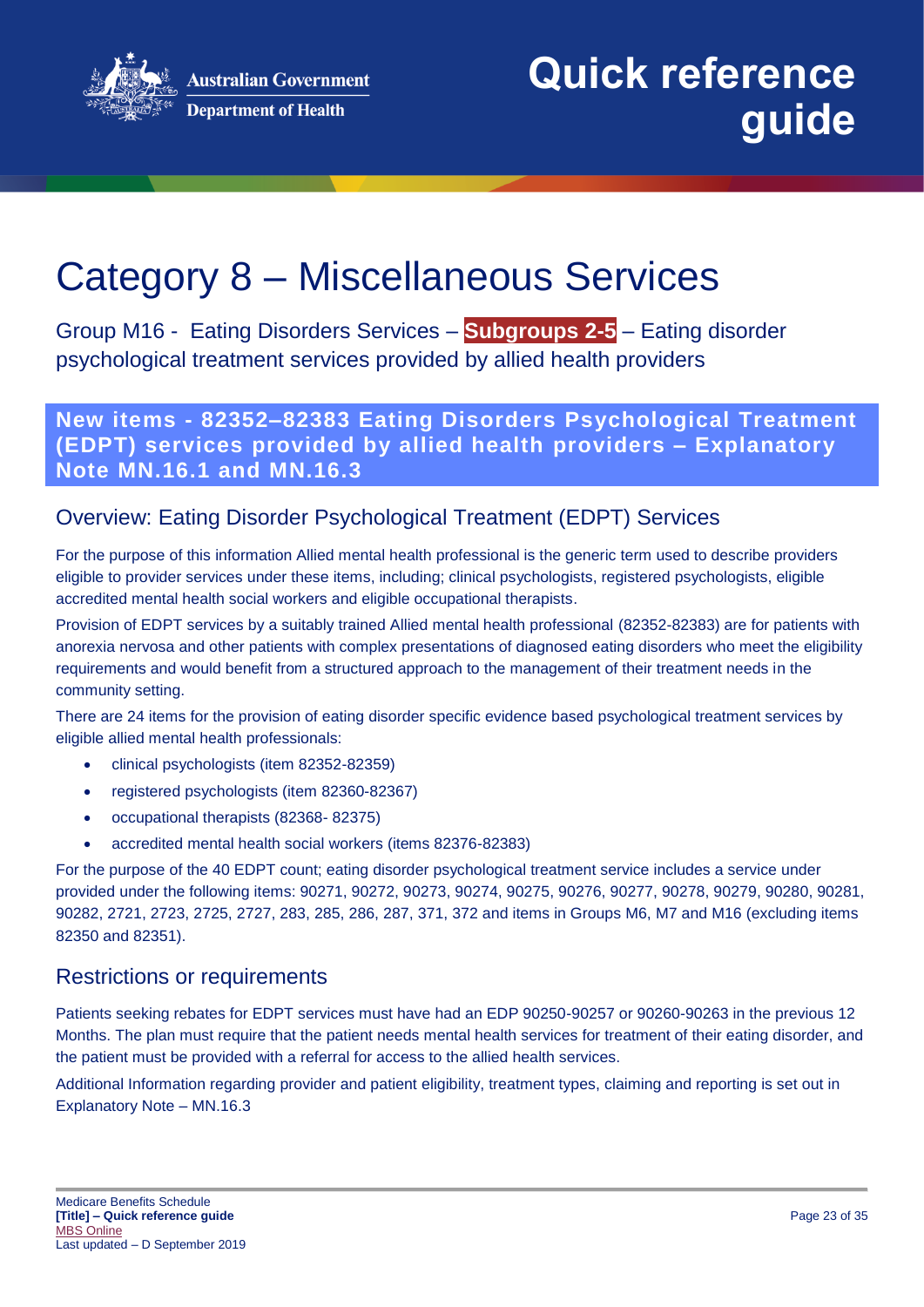

## **Item 82352**– **EDPT – Clinical Psychologist in consulting rooms at least 30 minutes but < 50 minutes**

**Descriptor:** Eating disorder psychological treatment service provided to an eligible patient in consulting rooms by an eligible clinical psychologist if:

- (a) the service is recommended in the patient's eating disorder treatment and management plan; and
- (b) the patient is not an admitted patient of a hospital; and
- (c) the service is provided to the patient individually and in person; and
- (d) the service is at least 30 minutes but less than 50 minutes in duration.

#### **Fee:** \$101.35 **Benefit:** 85% = \$86.15 **Extended Medicare Safety Net Cap:** \$304.05

### **Item 82353**– **EDPT – Clinical Psychologist by video conference at least 30 minutes but < 50 minutes**

**Descriptor:** Eating disorder psychological treatment service provided to an eligible patient by an eligible clinical psychologist if:

- (a) the service is recommended in the patient's eating disorder treatment and management plan; and
- (b) the patient is not an admitted patient of a hospital; and
- (c) the service is provided to the patient individually; and
- (d) the attendance is by video conference; and
- (e) the patient is located within a telehealth eligible area; and
- (f) the patient is, at the time of the attendance, at least 15 kilometres by road from the clinical psychologist; and
- (g) the service is at least 30 minutes but less than 50 minutes in duration.

**Fee:** \$101.35 **Benefit:** 85% = \$86.15 **Extended Medicare Safety Net Cap:** \$304.05

### **Item 82354– EDPT – Clinical Psychologist other than in consulting rooms at least 30 minutes but < 50 minutes**

**Descriptor:** Eating disorder psychological treatment service provided to an eligible patient at a place other than consulting rooms by an eligible clinical psychologist if:

- (a) the service is recommended in the patient's eating disorder treatment and management plan; and
- (b) the patient is not an admitted patient of a hospital; and
- (c) the service is provided to the patient individually and in person; and
- (d) the service is at least 30 minutes but less than 50 minutes in duration.

#### **Fee:** \$126.65 **Benefit:** 85% = \$107.65 **Extended Medicare Safety Net Cap:** \$379.95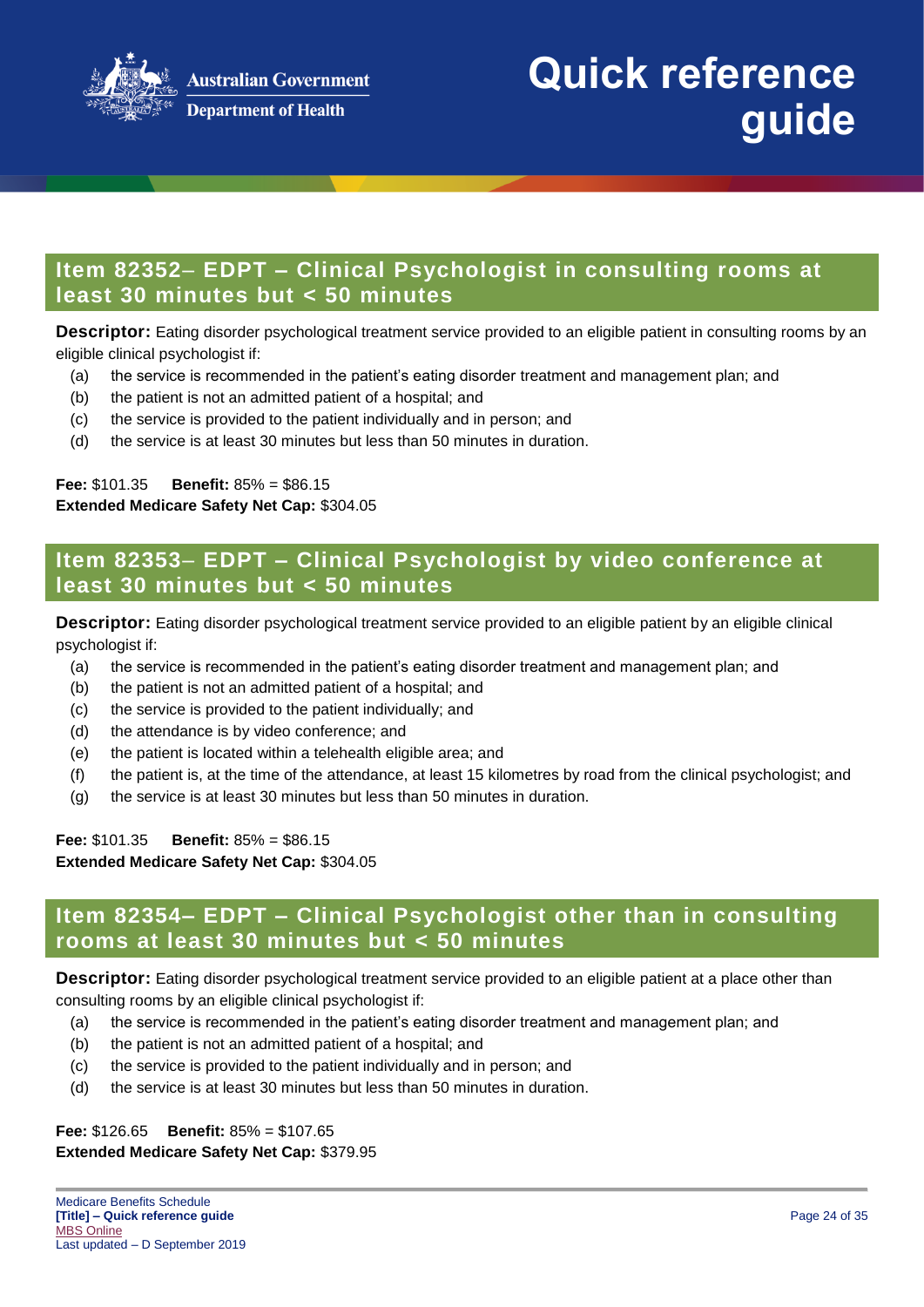

## **Item 82355– EDPT – Clinical Psychologist in consulting rooms at least 50 minutes**

**Descriptor:** Eating disorder psychological treatment service provided to an eligible patient in consulting rooms by an eligible clinical psychologist if:

- (a) the service is recommended in the patient's eating disorder treatment and management plan; and
- (b) the patient is not an admitted patient of a hospital; and
- (c) the service is provided to the patient individually and in person; and
- (d) the service is at least 50 minutes in duration.

**Fee:** \$148.80 **Benefit:** 85% = \$126.50

#### **Extended Medicare Safety Net Cap:** \$446.40

### **Item 82356– EDPT – Clinical Psychologist by video conference at least 50 minutes**

**Descriptor:** Eating disorder psychological treatment service provided to an eligible patient by an eligible clinical psychologist if:

- (a) the service is recommended in the patient's eating disorder treatment and management plan; and
- (b) the patient is not an admitted patient of a hospital; and
- (c) the service is provided to the patient individually; and
- (d) attendance is by video conference; and
- (e) the patient is located within a telehealth eligible area; and
- (f) the patient is, at the time of the attendance, at least 15 kilometres by road from the clinical psychologist; and
- (g) the service is at least 50 minutes in duration.

**Fee:** \$148.80 **Benefit:** 85% = \$126.50 **Extended Medicare Safety Net Cap:** \$446.40

### **Item 82357**– **EDPT – Clinical Psychologist other than in consulting rooms at least 50 minutes**

**Descriptor:** Eating disorder psychological treatment service provided to an eligible patient at a place other than consulting rooms by an eligible clinical psychologist if:

- (a) the service is recommended in the patient's eating disorder treatment and management plan; and
- (b) the patient is not an admitted patient of a hospital; and
- (c) the service is provided to the patient individually and in person; and
- (d) the service is at least 50 minutes in duration.

**Fee:** \$174.10 **Benefit:** 85% = \$148 **Extended Medicare Safety Net Cap:** \$500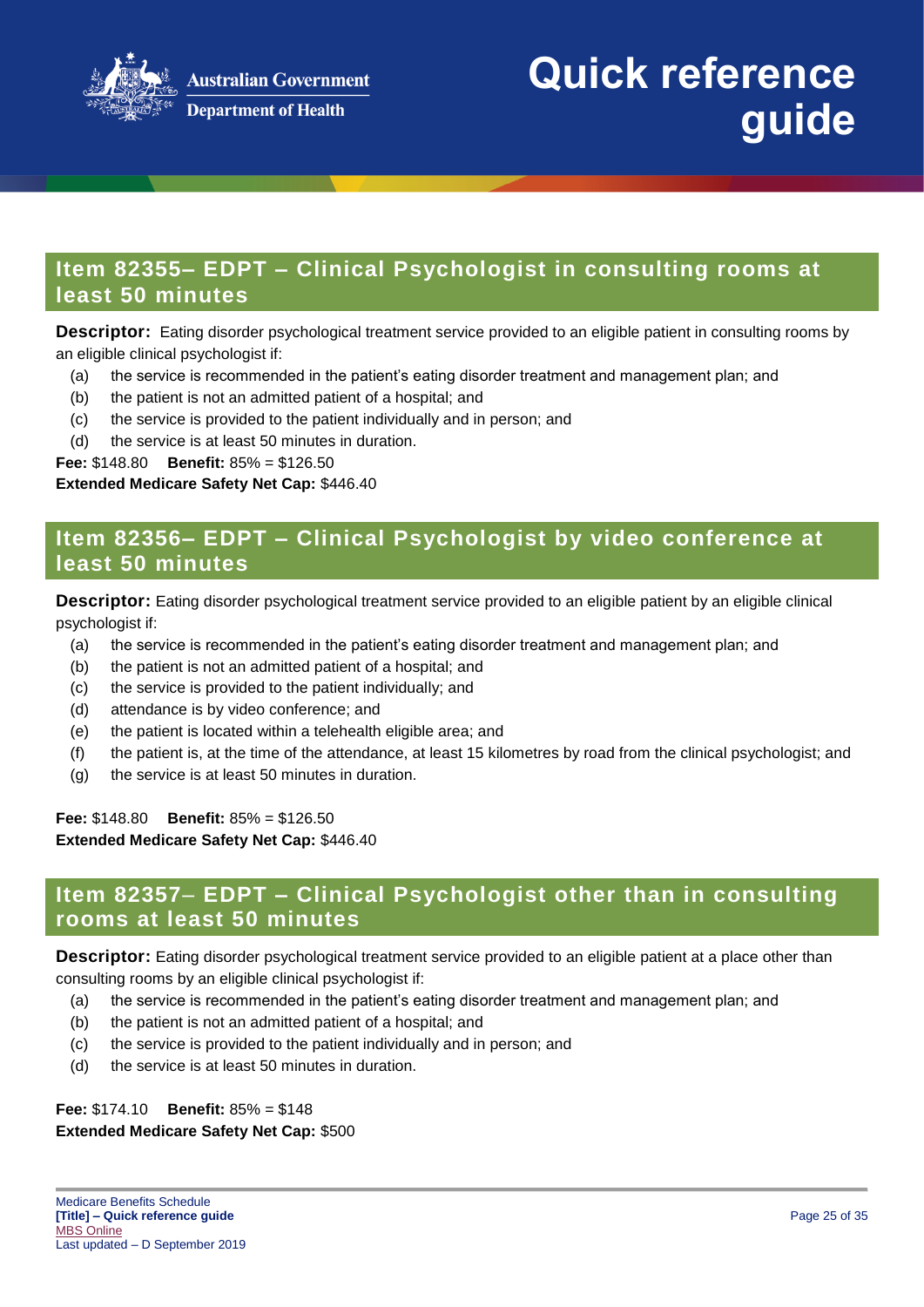

## **Item 82358– EDPT – Clinical Psychologist as part of a group 6-10 at least 60 minutes**

**Descriptor:** Eating disorder psychological treatment service provided to an eligible patient as part of a group of 6 to 10 patients by an eligible clinical psychologist if:

- (a) the service is recommended in the patient's eating disorder treatment and management plan; and
- (b) the patient is not an admitted patient of a hospital; and
- (c) the service is provided in person; and
- (d) the service is at least 60 minutes in duration.

**Fee:** \$37.80 **Benefit:** 85% = \$32.35 **Extended Medicare Safety Net Cap:** \$113.40

### **Item 82359– EDPT – Clinical Psychologist as part of a group 6-10 by video conference at least 60 minutes**

**Descriptor:** Eating disorder psychological treatment service provided to an eligible patient as part of a group of 6 to 10 patients by an eligible clinical psychologist if:

- (a) the service is recommended in the patient's eating disorder treatment and management plan; and
- (b) the patient is not an admitted patient of a hospital; and
- (c) the attendance is by video conference; and
- (d) the patient is located within a telehealth eligible area; and
- (e) the patient is, at the time of the attendance, at least 15 kilometres by road from the clinical psychologist; and
- (f) the service is at least 60 minutes in duration.

**Fee:** \$37.80 **Benefit:** 85% = \$32.35

**Extended Medicare Safety Net Cap:** \$113.40

### **Item 82360**– **EDPT – Psychologist in consulting rooms at least 20 minutes but < 50 minutes**

**Descriptor:** Eating disorder psychological treatment service provided to an eligible patient in consulting rooms by an eligible psychologist if:

- (a) the service is recommended in the patient's eating disorder treatment and management plan; and
- (b) the patient is not an admitted patient of a hospital; and
- (c) the service is provided to the patient individually and in person; and
- (d) the service is at least 20 minutes but less than 50 minutes in duration.

**Fee:** \$71.80 **Benefit:** 85% = \$61.05 **Extended Medicare Safety Net Cap:** \$215.40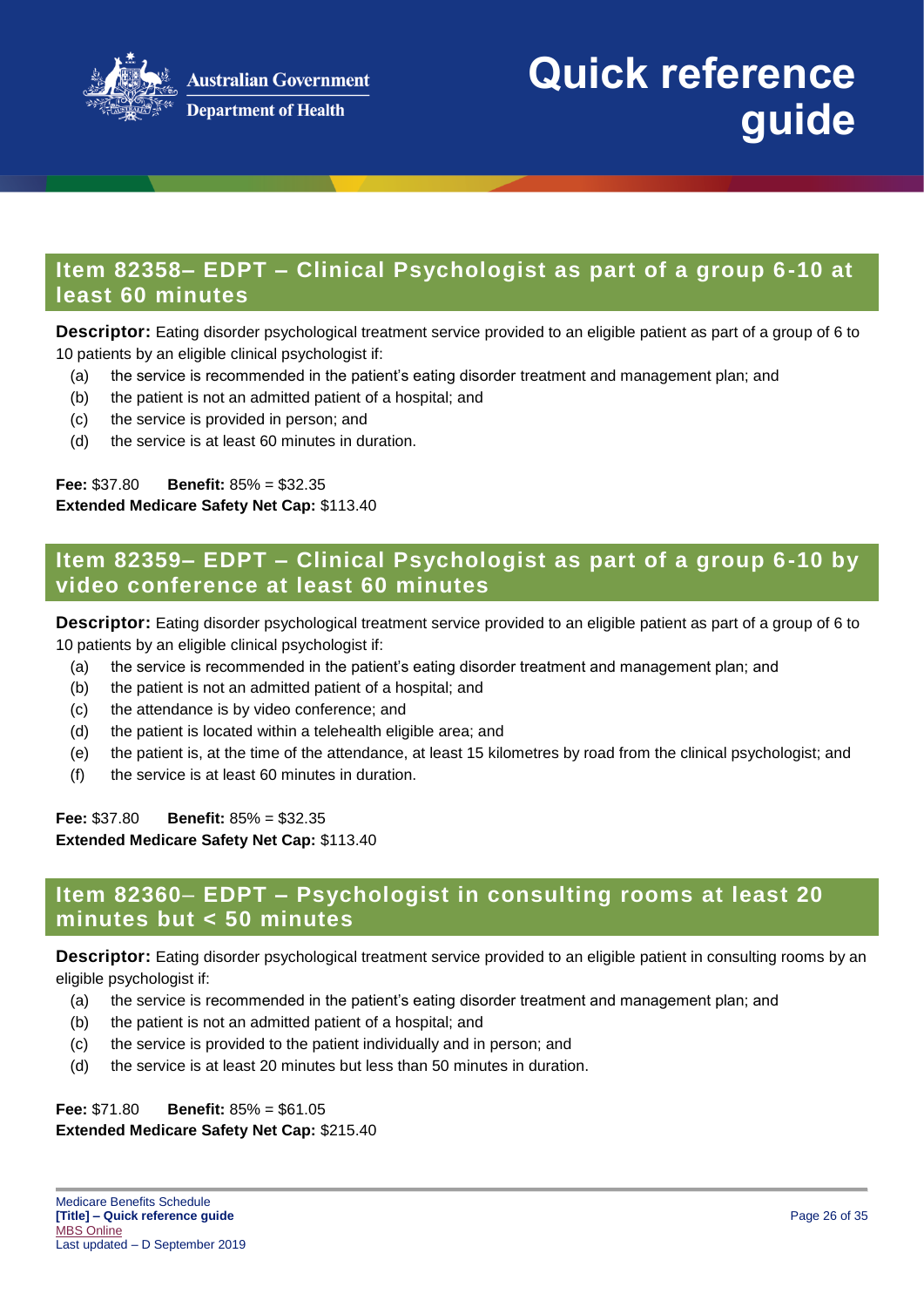

## **Item 82361**– **EDPT – Psychologist by video conference at least 20 minutes but < 50 minutes**

**Descriptor:** Eating disorder psychological treatment service provided to an eligible patient by an eligible psychologist if:

- (a) the service is recommended in the patient's eating disorder treatment and management plan; and
- (b) the patient is not an admitted patient of a hospital; and
- (c) the service is provided to the patient individually; and
- (d) the attendance is by video conference; and
- (e) the patient is located within a telehealth eligible area; and
- (f) the patient is, at the time of the attendance, at least 15 kilometres by road from the psychologist; and
- (g) the service is at least 20 minutes but less than 50 minutes in duration.

**Fee:** \$71.80 **Benefit:** 85% = \$61.05 **Extended Medicare Safety Net Cap:** \$215.40

### **Item 82362**– **EDPT – Psychologist other than consulting rooms at least 20 minutes but less than 50 minutes**

**Descriptor:** Eating disorder psychological treatment service provided to an eligible patient at a place other than consulting rooms by an eligible psychologist if:

- (a) the service is recommended in the patient's eating disorder treatment and management plan; and
- (b) the patient is not an admitted patient of a hospital; and
- (c) the service is provided to the patient individually and in person; and
- (d) the service is at least 20 minutes but less than 50 minutes in duration.

**Fee:** \$97.70 **Benefit:** 85% = \$83.05 **Extended Medicare Safety Net Cap:** \$293.10

### **Item 82363**– **EDPT – Psychologist in consulting rooms at least 50 minutes**

**Descriptor:** Eating disorder psychological treatment service provided to an eligible patient in consulting rooms by an eligible psychologist if:

- (a) the service is recommended in the patient's eating disorder treatment and management plan; and
- (b) the patient is not an admitted patient of a hospital; and
- (c) the service is provided to the patient individually and in person; and
- (d) the service is at least 50 minutes in duration.

**Fee:** \$101.35 **Benefit:** 85% = \$86.15 **Extended Medicare Safety Net Cap:** \$304.05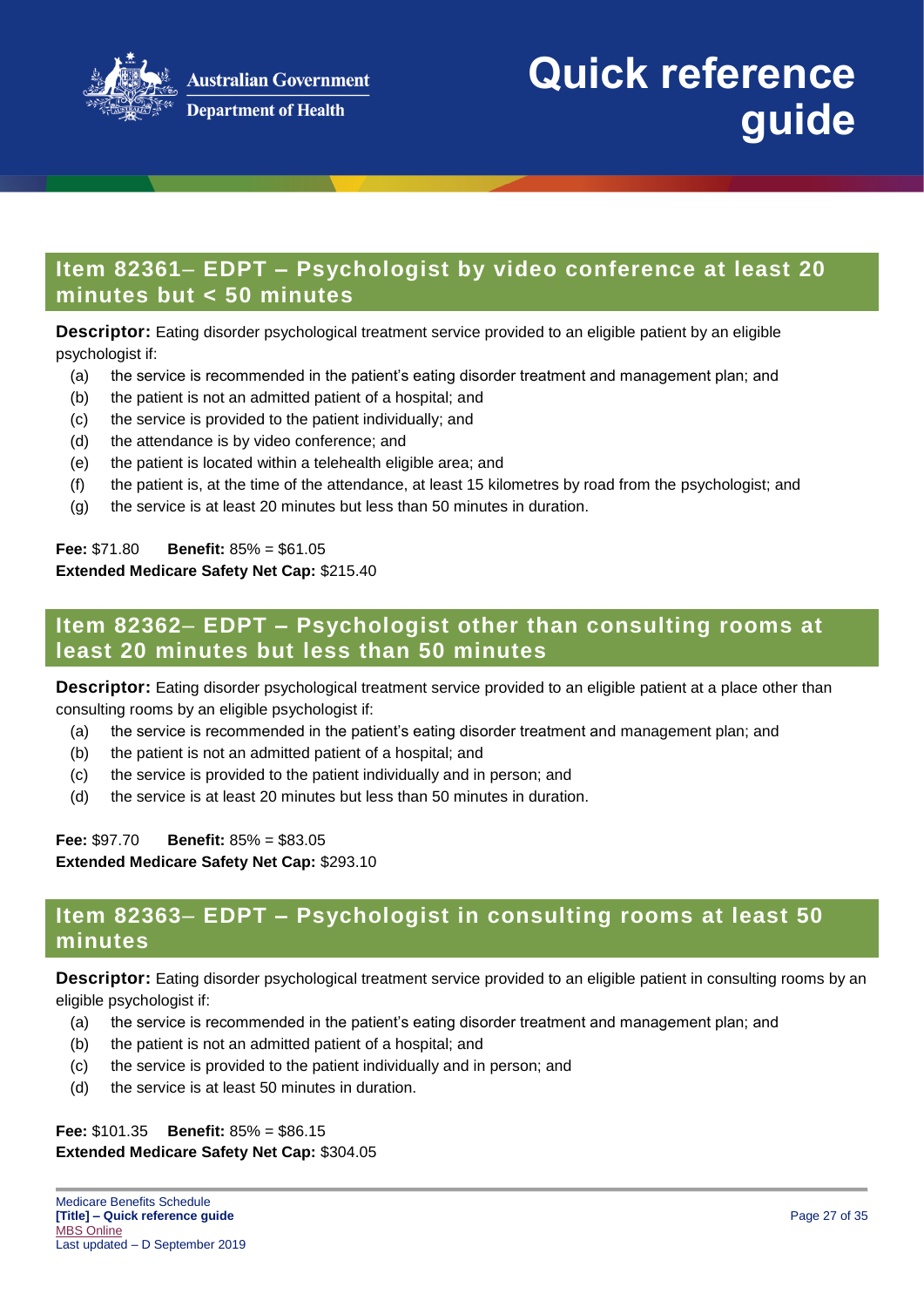

## **Item 82364**– **EDPT – Psychologist by video conference at least 50 minutes**

**Descriptor:** Eating disorder psychological treatment service provided to an eligible patient by an eligible psychologist if:

- (a) the service is recommended in the patient's eating disorder treatment and management plan; and
- (b) the patient is not an admitted patient of a hospital; and
- (c) the service is provided to the patient individually; and
- (d) the attendance is by video conference; and
- (e) the patient is located within a telehealth eligible area; and
- (f) the patient is, at the time of the attendance, at least 15 kilometres by road from the psychologist; and
- (g) the service is at least 50 minutes in duration.

**Fee:** \$101.35 **Benefit:** 85% = \$86.15 **Extended Medicare Safety Net Cap:** \$304.05

# **Item 82365**– **EDPT – Psychologist other than in consulting rooms at least 50 minutes**

**Descriptor:** Eating disorder psychological treatment service provided to an eligible patient at a place other than consulting rooms by an eligible psychologist if:

- (a) the service is recommended in the patient's eating disorder treatment and management plan; and
- (b) the patient is not an admitted patient of a hospital; and
- (c) the service is provided to the patient individually and in person; and
- (d) the service is at least 50 minutes in duration.

**Fee:** \$127.30 **Benefit:** 85% = \$108.20 **Extended Medicare Safety Net Cap:** \$381.90

### **Item 82366– EDPT – Psychologist in group 6-10 at least 60 minutes**

**Descriptor:** Eating disorder psychological treatment service provided to an eligible patient as part of a group of 6 to 10 patients by an eligible psychologist if:

- (a) the service is recommended in the patient's eating disorder treatment and management plan; and
- (b) the patient is not an admitted patient of a hospital; and
- (c) the service is provided in person; and
- (d) the service is at least 60 minutes in duration.

**Fee:** \$25.85 **Benefit:** 85% = \$22.00 **Extended Medicare Safety Net Cap:** \$77.55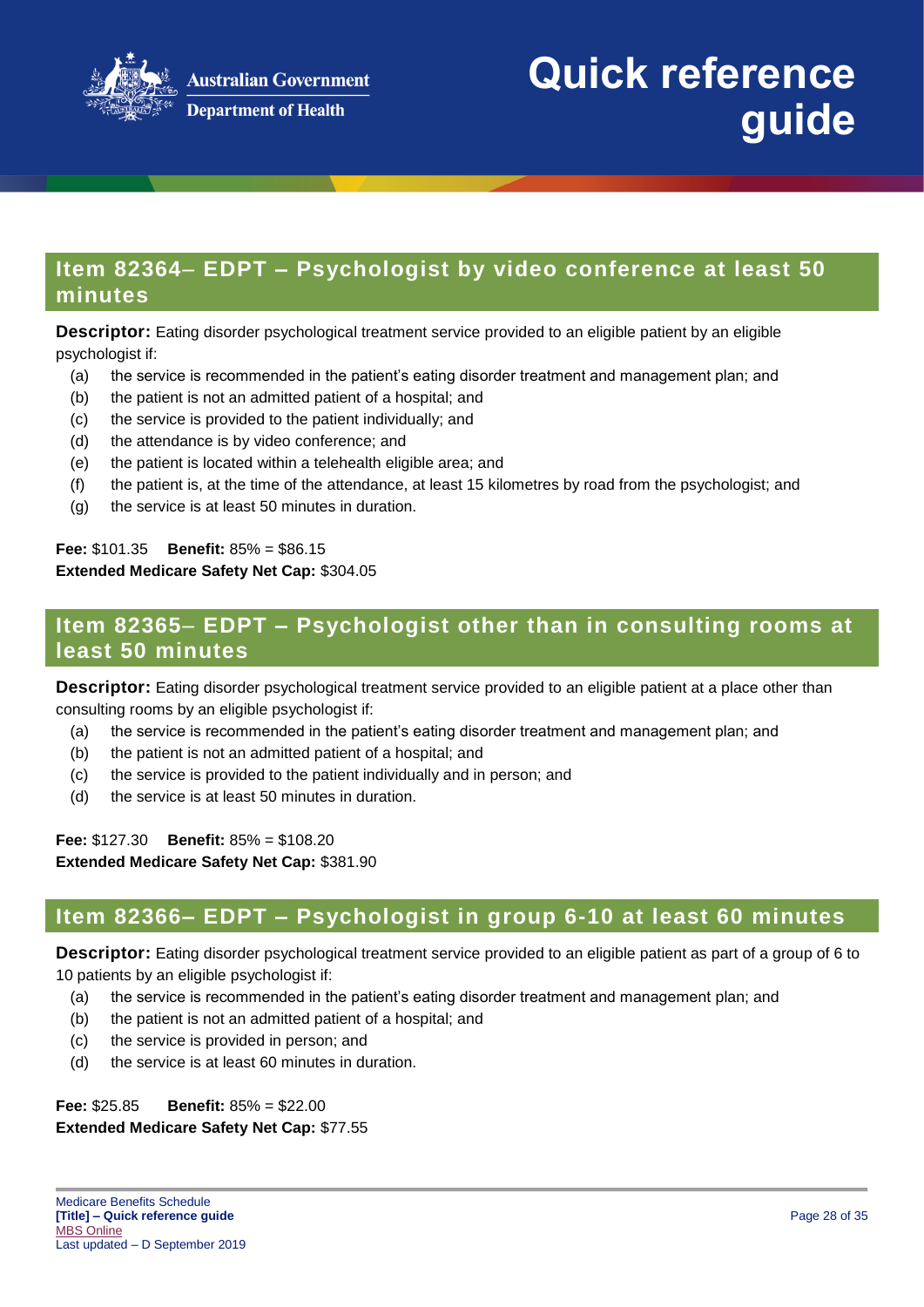

## **Item 82367**– **EDPT – Psychologist in group 6-10 by video conference at least 60 minutes**

**Descriptor:** Eating disorder psychological treatment service provided to an eligible patient as part of a group of 6 to 10 patients by an eligible psychologist if:

- (a) the service is recommended in the patient's eating disorder treatment and management plan; and
- (b) the patient is not an admitted patient of a hospital; and
- (c) the attendance is by video conference; and
- (d) the patient is located within a telehealth eligible area; and
- (e) the patient is, at the time of the attendance, at least 15 kilometres by road from the clinical psychologist; and
- (f) the service is at least 60 minutes in duration.

**Fee:** \$25.85 **Benefit:** 85% = \$22.00 **Extended Medicare Safety Net Cap:** \$77.55

### **Item 82368**– **EDPT – Occuptional Therapist in consulting rooms at least 20 minutes but < 50 minutes**

**Descriptor:** Eating disorder psychological treatment service provided to an eligible patient in consulting rooms by an eligible occupational therapist if:

- (a) the service is recommended in the patient's eating disorder treatment and management plan; and
- (b) the patient is not an admitted patient of a hospital; and
- (c) the service is provided to the patient individually and in person; and
- (d) the service is at least 20 minutes but less than 50 minutes in duration.

**Fee:** \$63.25 **Benefit:** 85% = \$53.75

**Extended Medicare Safety Net Cap:** \$189.75

### **Item 82369– EDPT – Occuptional Therapist by video conference at least 20 minutes but < 50 minutes**

**Descriptor:** Eating disorder psychological treatment service provided to an eligible patient by an eligible occupational therapist if:

- (a) the service is recommended in the patient's eating disorder treatment and management plan; and
- (b) the patient is not an admitted patient of a hospital; and
- (c) the service is provided to the patient individually; and
- (d) the attendance is by video conference; and
- (e) the patient is located within a telehealth eligible area; and
- (f) the patient is, at the time of the attendance, at least 15 kilometres by road from the psychologist; and
- (g) the service is at least 20 minutes but less than 50 minutes in duration.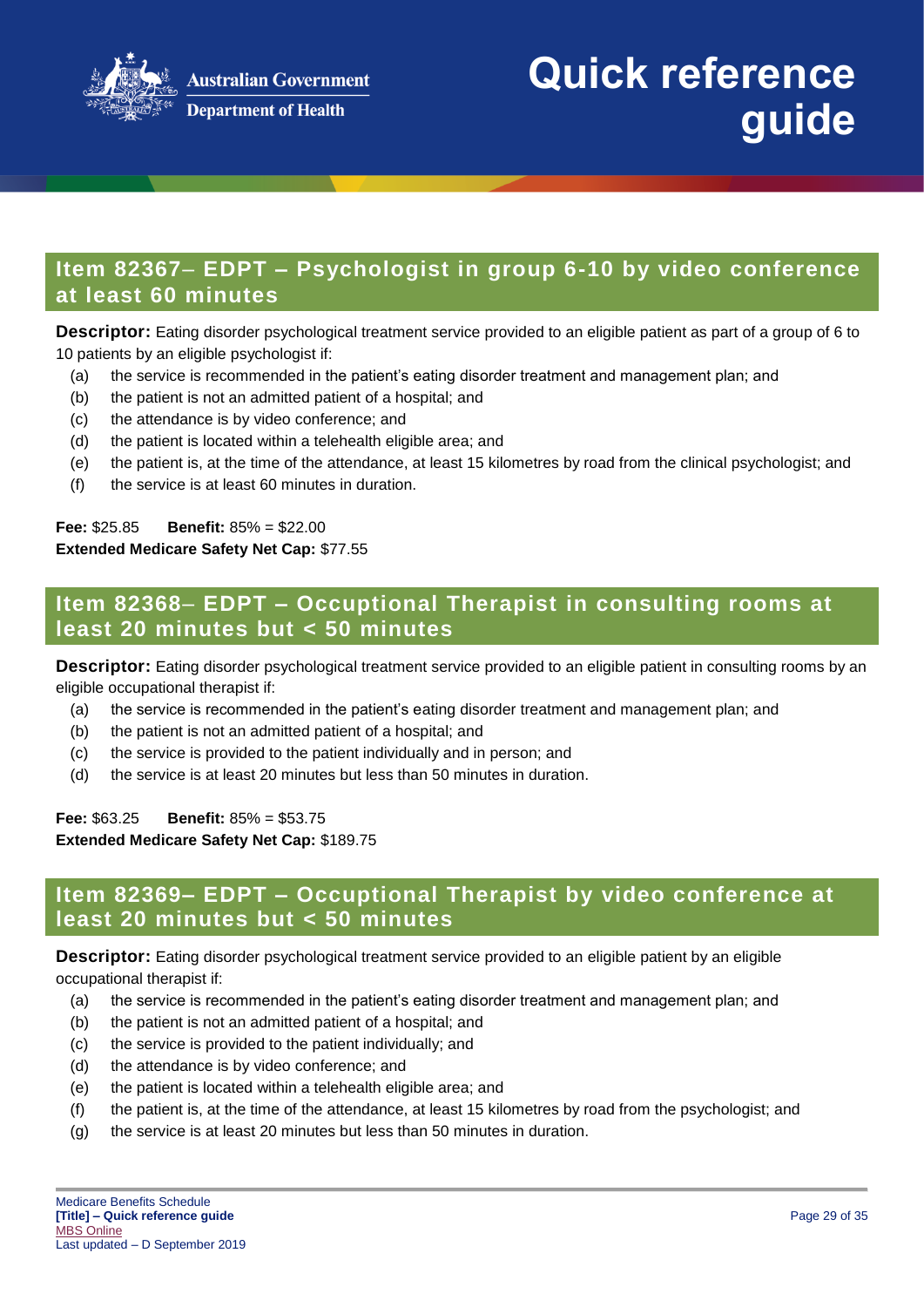

**Australian Government Department of Health** 

#### **Fee:** \$63.25 **Benefit:** 85% = \$53.75 **Extended Medicare Safety Net Cap:** \$189.75

### **Item 82370**– **EDPT – Occuptional Therapist other than in consulting rooms at least 20 minutes but < 50 minutes**

**Descriptor:** Eating disorder psychological treatment service provided to an eligible patient at a place other than consulting rooms by an eligible occupational therapist if:

- (a) the service is recommended in the patient's eating disorder treatment and management plan; and
- (b) the patient is not an admitted patient of a hospital; and
- (c) the service is provided to the patient individually and in person; and
- (d) the service is at least 20 minutes but less than 50 minutes in duration.

#### **Fee:** \$89.10 **Benefit:** 85% = \$75.75

#### **Extended Medicare Safety Net Cap:** \$267.30

### **Item 82371**– **EDPT – Occuptional Therapist in consulting rooms at least 50 minutes**

**Descriptor:** Eating disorder psychological treatment service provided to an eligible patient in consulting rooms by an eligible occupational therapist if:

- (a) the service is recommended in the patient's eating disorder treatment and management plan; and
- (b) the patient is not an admitted patient of a hospital; and
- (c) the service is provided to the patient individually and in person; and
- (d) the service is at least 50 minutes in duration.

**Fee:** \$89.35 **Benefit:** 85% = \$75.95 **Extended Medicare Safety Net Cap:** \$268.05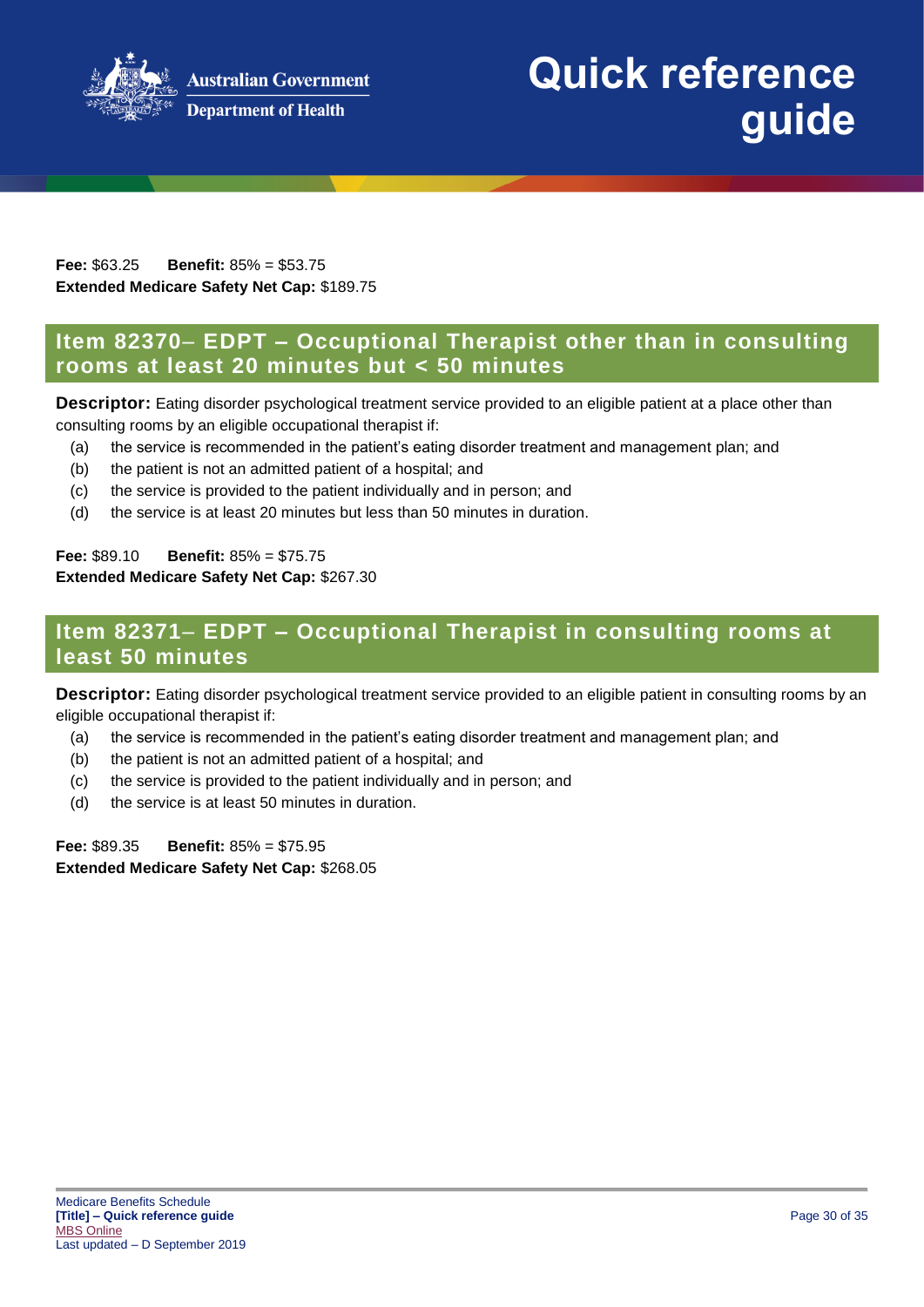

## **Item 82372**– **EDPT – Occuptional Therapist by video conference at least 50 minutes**

**Descriptor:** Eating disorder psychological treatment service provided to an eligible patient by an eligible occupational therapist if:

- (a) the service is recommended in the patient's eating disorder treatment and management plan; and
- (b) the patient is not an admitted patient of a hospital; and
- (c) the service is provided to the patient individually; and
- (d) the attendance is by video conference; and
- (e) the patient is located within a telehealth eligible area; and
- (f) the patient is, at the time of the attendance, at least 15 kilometres by road from the psychologist; and
- (g) the service is at least 50 minutes in duration.

#### **Fee:** \$89.35 **Benefit:** 85% = \$75.95 **Extended Medicare Safety Net Cap:** \$268.05

## **Item 82373– EDPT – Occuptional Therapist other than in consulting rooms at least 50 minutes**

**Descriptor:** Eating disorder psychological treatment service provided to an eligible patient at a place other than consulting rooms by an eligible occupational therapist if:

- (a) the service is recommended in the patient's eating disorder treatment and management plan; and
- (b) the patient is not an admitted patient of a hospital; and
- (c) the service is provided to the patient individually and in person; and
- (d) the service is at least 50 minutes in duration.

**Fee:** \$115.15 **Benefit:** 85% = \$97.90 **Extended Medicare Safety Net Cap:** \$345.45

## **Item 82374**– **EDPT – Occuptional Therapist in group 6-10 at least 60 minutes**

**Descriptor:** Eating disorder psychological treatment service provided to an eligible patient as part of a group of 6 to 10 patients by an eligible occupational therapist if:

- (a) the service is recommended in the patient's eating disorder treatment and management plan; and
- (b) the patient is not an admitted patient of a hospital; and
- (c) the service is provided in person; and
- (d) the service is at least 60 minutes in duration.

**Fee:** \$22.70 **Benefit:** 85% = \$19.30

#### **Extended Medicare Safety Net Cap:** \$68.10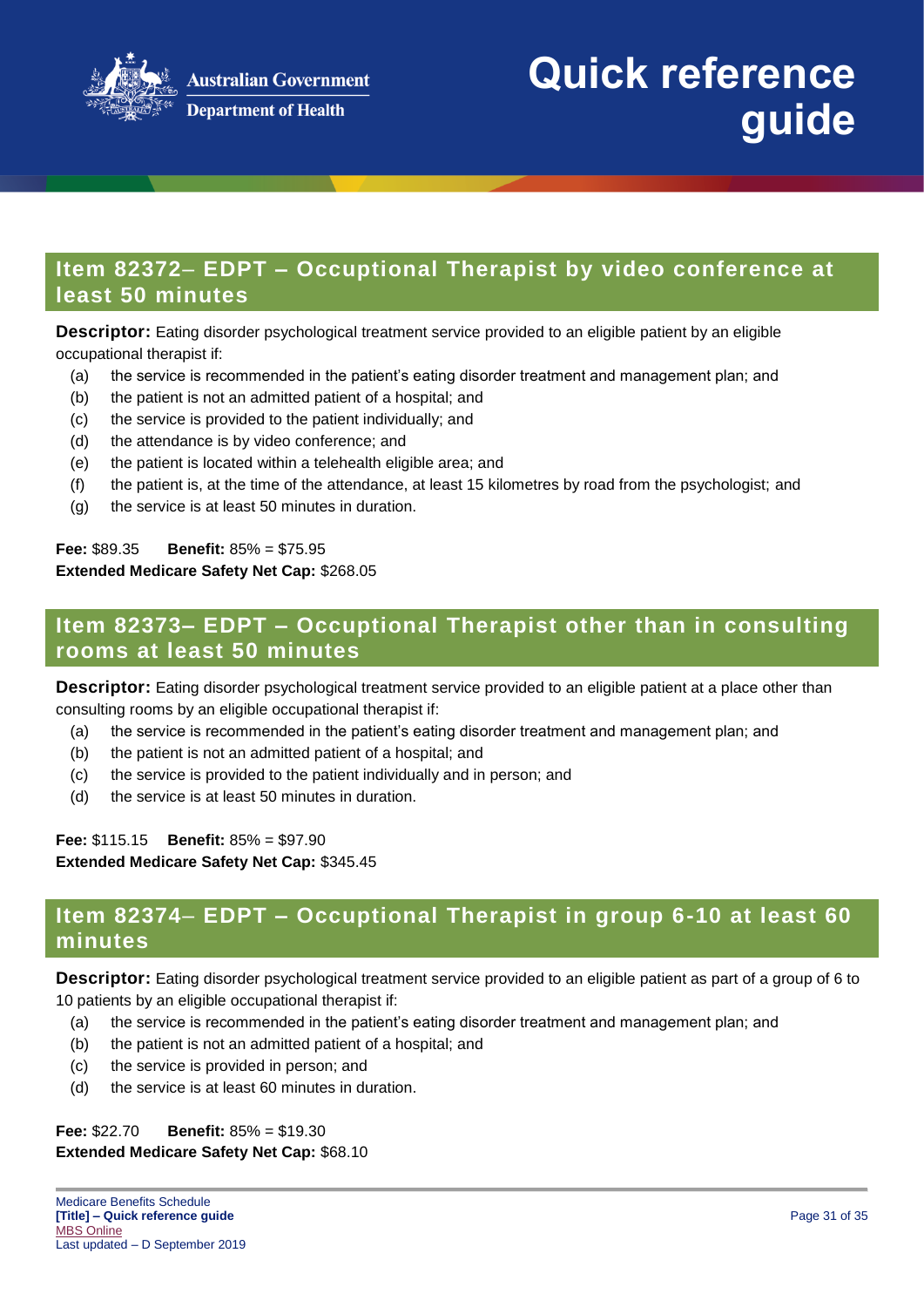

## **Item 82375**– **EDPT – Occuptional Therapist in group 6-10 by video conference at least 60**

**Descriptor:** Eating disorder psychological treatment service provided to an eligible patient as part of a group of 6 to 10 patients by an eligible occupational therapist if:

- (a) the service is recommended in the patient's eating disorder treatment and management plan; and
- (b) the patient is not an admitted patient of a hospital; and
- (c) the attendance is by video conference; and
- (d) the patient is located within a telehealth eligible area; and
- (e) the patient is, at the time of the attendance, at least 15 kilometres by road from the clinical psychologist; and
- (f) the service is at least 60 minutes in duration.

**Fee:** \$22.70 **Benefit:** 85% = \$19.30 **Extended Medicare Safety Net Cap:** \$68.10

## **Item 82376**– **EDPT – Social Worker in consulting rooms at least 20 minutes but < 50 minutes**

**Descriptor** Eating disorder psychological treatment service provided to an eligible patient in consulting rooms by an eligible social worker if:

- (a) the service is recommended in the patient's eating disorder treatment and management plan; and
- (b) the patient is not an admitted patient of a hospital; and
- (c) the service is provided to the patient individually and in person; and
- (d) the service is at least 20 minutes but less than 50 minutes in duration.

**Fee:** \$63.25 **Benefit:** 85% = \$53.75 **Extended Medicare Safety Net Cap:** \$189.75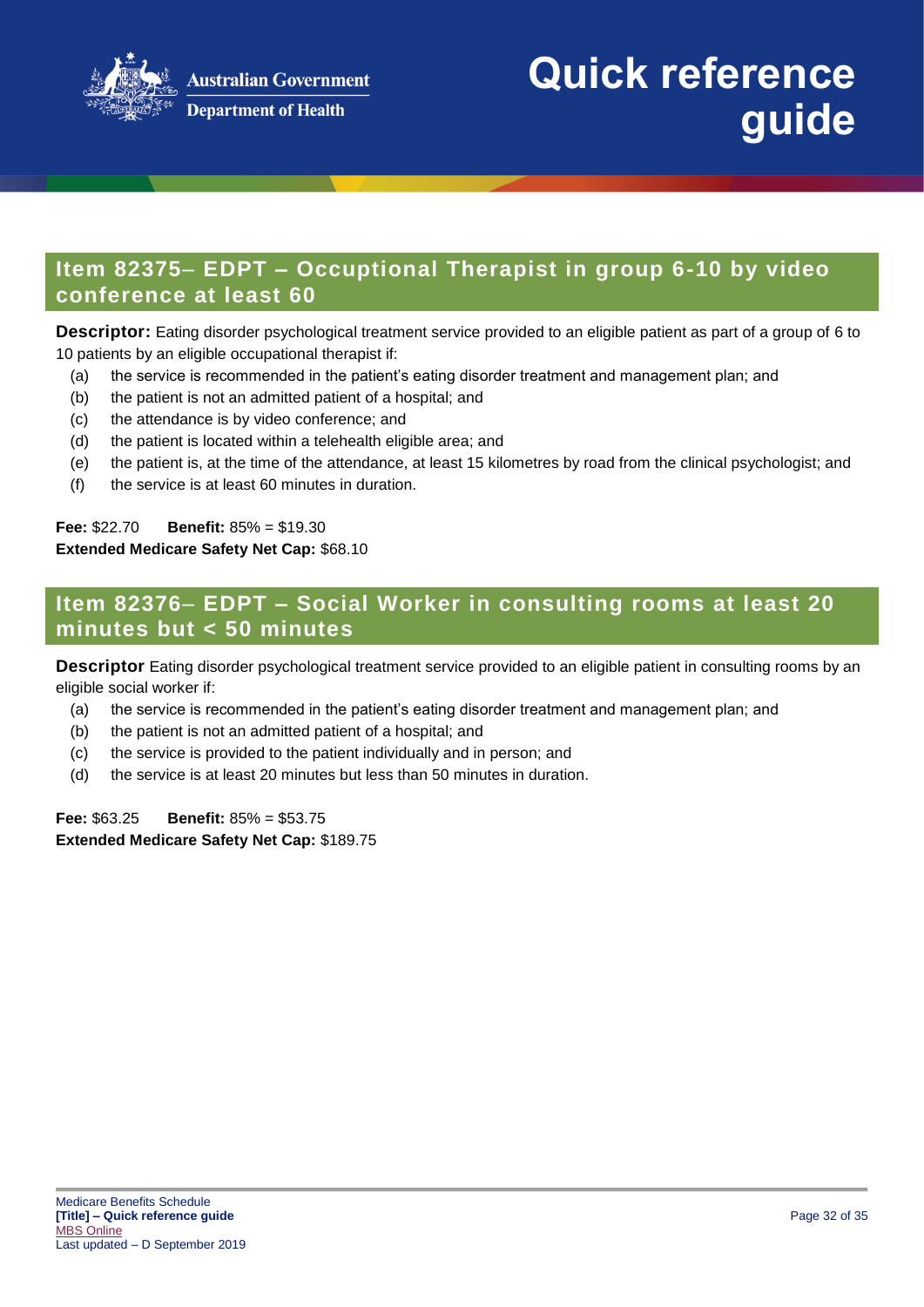

## **Item 82377**– **EDPT – Social Worker by video conference at least 20 minutes but < 50 minutes**

**Descriptor:** Eating disorder psychological treatment service provided to an eligible patient by an eligible social worker if:

- (a) the service is recommended in the patient's eating disorder treatment and management plan; and
- (b) the patient is not an admitted patient of a hospital; and
- (c) the service is provided to the patient individually; and
- (d) the attendance is by video conference; and
- (e) the patient is located within a telehealth eligible area; and
- (f) the patient is, at the time of the attendance, at least 15 kilometres by road from the psychologist; and
- (g) the service is at least 20 minutes but less than 50 minutes in duration.

#### **Fee:** \$63.25 **Benefit:** 85% = \$53.75 **Extended Medicare Safety Net Cap:** \$189.75

## **Item 82378**– **EDPT – Social Worker other than in consulting rooms at least 20 minutes but < 50 minutes**

**Descriptor:** Eating disorder psychological treatment service provided to an eligible patient at a place other than consulting rooms by an eligible social worker if:

- (a) the service is recommended in the patient's eating disorder treatment and management plan; and
- (b) the patient is not an admitted patient of a hospital; and
- (c) the service is provided to the patient individually and in person; and
- (d) the service is at least 20 minutes but less than 50 minutes in duration.

**Fee:** \$89.10 **Benefit:** 85% = \$75.75 **Extended Medicare Safety Net Cap:** \$267.30

### **Item 82379– EDPT – Social Worker in consulting rooms at least 50 minutes**

**Descriptor:** Eating disorder psychological treatment service provided to an eligible patient in consulting rooms by an eligible social worker if:

- (a) the service is recommended in the patient's eating disorder treatment and management plan; and
- (b) the patient is not an admitted patient of a hospital; and
- (c) the service is provided to the patient individually and in person; and
- (d) the service is at least 50 minutes in duration.

**Fee:** \$89.35 **Benefit:** 85% = \$75.95

#### **Extended Medicare Safety Net Cap:** \$268.05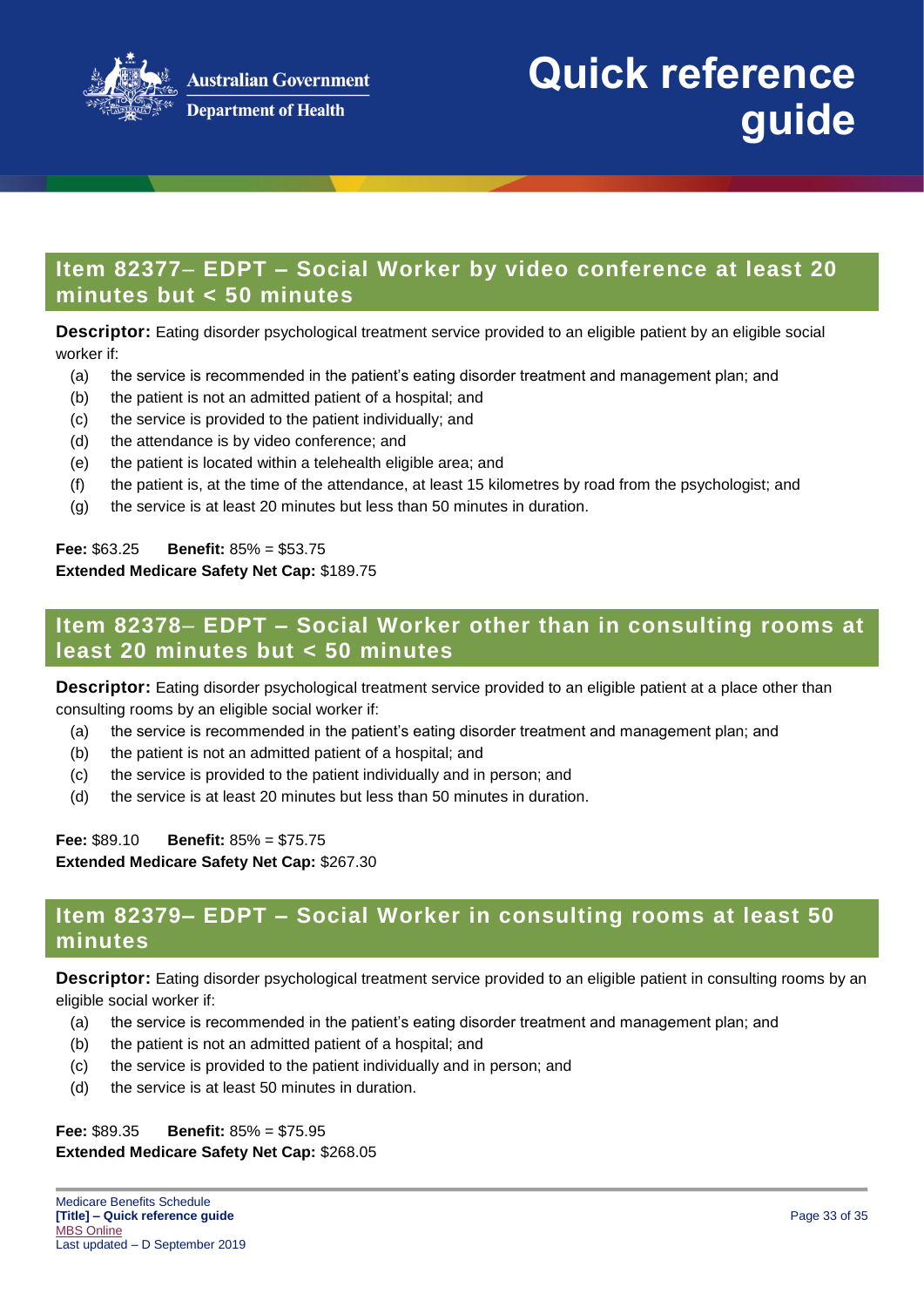

### **Item 82380**– **EDPT – Social Worker by video conference at least 50 minutes**

**Descriptor:** Eating disorder psychological treatment service provided to an eligible patient by an eligible social worker if:

- (a) the service is recommended in the patient's eating disorder treatment and management plan; and
- (b) the patient is not an admitted patient of a hospital; and
- (c) the service is provided to the patient individually; and
- (d) the attendance is by video conference; and
- (e) the patient is located within a telehealth eligible area; and
- (f) the patient is, at the time of the attendance, at least 15 kilometres by road from the psychologist; and
- (g) the service is at least 50 minutes in duration.

#### **Fee:** \$89.35 **Benefit:** 85% = \$75.95 **Extended Medicare Safety Net Cap:** \$268.05

## **Item 82381**– **EDPT – Social Worker other than in consulting rooms at least 50 minutes**

**Descriptor:** Eating disorder psychological treatment service provided to an eligible patient at a place other than consulting rooms by an eligible social worker if:

- (a) the service is recommended in the patient's eating disorder treatment and management plan; and
- (b) the patient is not an admitted patient of a hospital; and
- (c) the service is provided to the patient individually and in person; and
- (d) the service is at least 50 minutes in duration.

**Fee:** \$115.15 **Benefit:** 85% = \$97.90 **Extended Medicare Safety Net Cap:** \$345.45

### **Item 82382**– **EDPT – Social Worker in a group 6-10 at least 60 minutes**

**Descriptor:** Eating disorder psychological treatment service provided to an eligible patient as part of a group of 6 to 10 patients (but not as an admitted patient of a hospital) by an eligible social worker if:

- (a) the service is recommended in the patient's eating disorder treatment and management plan; and
- (b) the patient is not an admitted patient of a hospital; and
- (c) the service is provided in person; and
- (d) the service is at least 60 minutes in duration.

**Fee:** \$22.70 **Benefit:** 85% = \$19.30

#### **Extended Medicare Safety Net Cap:** \$68.10